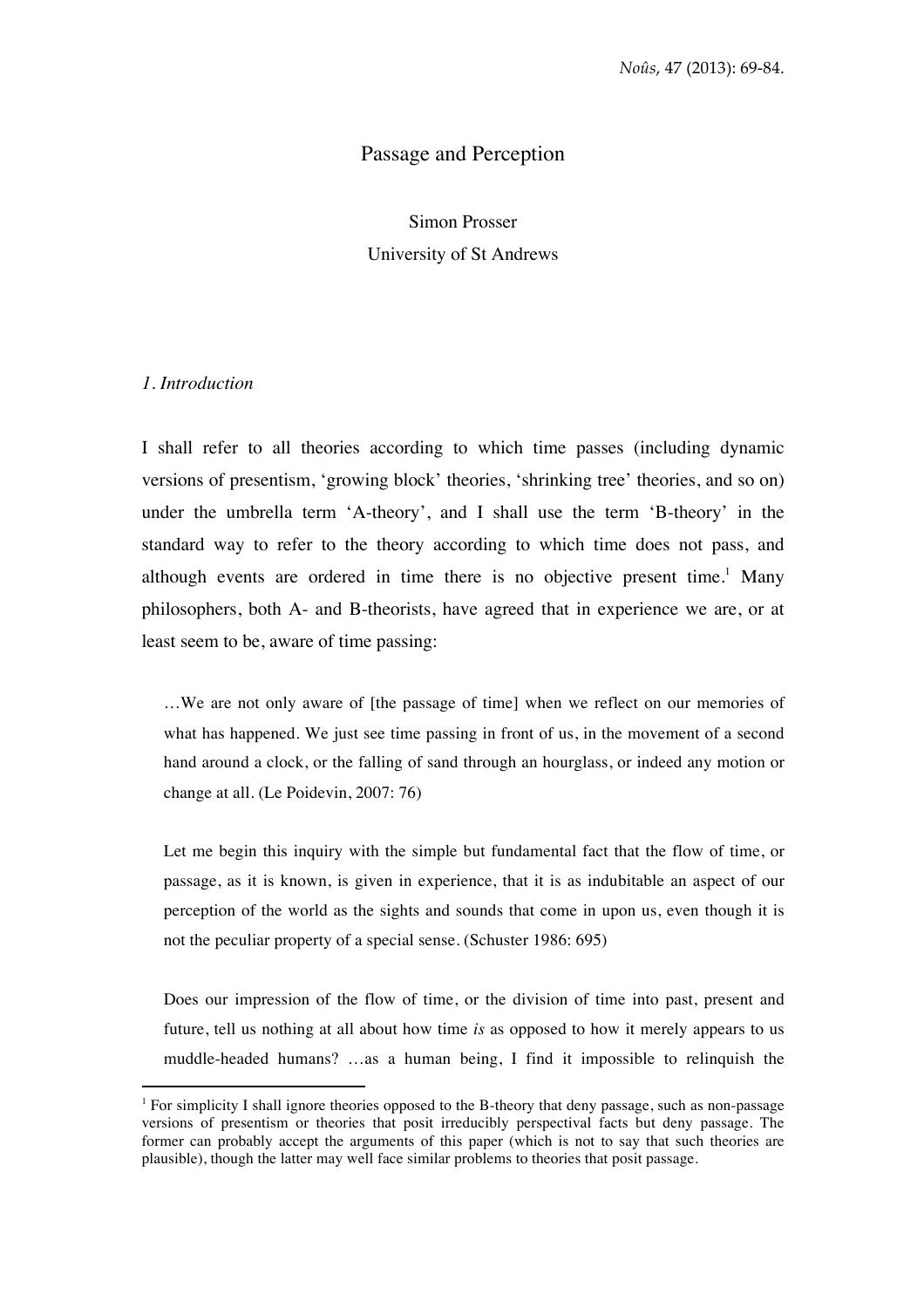sensation of a flowing time and a moving present moment. It is something so basic to my experience of the world that I am repelled by the claim that it is only an illusion or misperception. It seems to me that there is an aspect of time of great significance that we have so far overlooked in our description of the physical universe. (Davies 1995: 275)

[Experience is] a defeater-defeater that overwhelms any B-theoretic arguments against the reality of tense. (Craig 2000: 138)

This is often cited by A-theorists as a strong reason to accept the A-theory; we should accept that time passes because we *perceive* it passing. B-theorists, by contrast, face the burden of explaining away the illusion (as they see it) of time passing.

I shall give two main arguments. The first shows that experience does not favour the A-theory over the B-theory, because experience would be exactly the same whichever theory was true. The second argument shows that even if the A-theory were true the experience of passage would nonetheless be an illusion, for it is not possible for the passage of time to be perceived. This is because there can be no unique relation between passage and the relevant phenomenology of the kind needed to make that phenomenology a perception of passage. Finally I shall argue that since the experience of passage is necessarily illusory we cannot even make sense of the notion of objective temporal passage. I thus conclude that the B-theory is true.

#### *2. The Argument from Indiscriminability*

Perhaps, despite the admitted pull of the phenomenology, one should immediately be suspicious of the claim that experience favours the A-theory over the B-theory; for we do not usually expect metaphysical differences to be discriminable through perception. In any case, in order for perception to allow us to discriminate between the truth-values of opposing claims it must make a difference to experience which of the claims is true. For any two conditions A and B if the *phenomenal character* ('what it is like') of the subject's conscious experience would be the same whether A or B were true then that experience does not allow the subject to discriminate between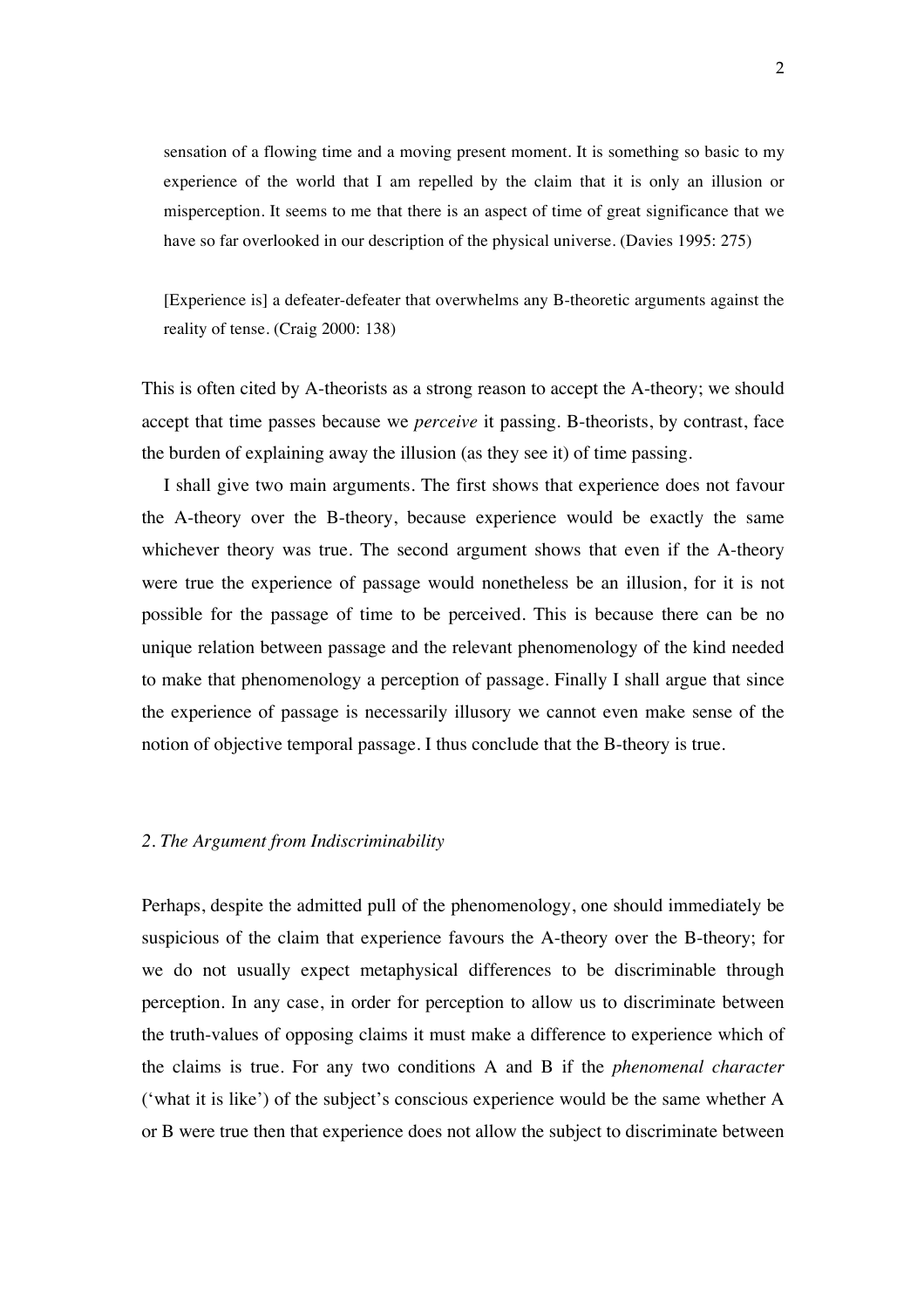A and B. Consequently if experience were to help decide between the A-theory and the B-theory then the two theories would have to have different consequences

There are, however, reasons for doubting this. On the face of it the A- and Btheorist agree on which physical facts there are, at least in the sense that they agree on which sentences, expressed in the vocabulary of physics, are true (I shall temporarily ignore the possibility that they disagree about the intrinsic *nature* of the physical facts; this is discussed below). They agree, in other words, on the spatiotemporal distribution of matter and the laws that describe that distribution. Consequently, if they accept the supervenience of the mental on the physical in the world in question (the actual world, say) then they ought to agree on which conscious states there are. But if that is correct then it makes no difference to the phenomenal character of experience whether the A- or B-theory is correct; therefore experience cannot favour one theory over the other.<sup>2</sup>

regarding the phenomenal character of experience.

Huw Price seems to have had a broadly similar argument in mind in the following passage:

Arguments of this kind [the A-theoretic appeal to experience] need to be treated with caution, however. After all, how would things seem if time did not flow? If we suppose for the moment that there is an objective flow of time, we seem to be able to imagine a world which would be just like ours, except that it would be a four-dimensional block universe rather than a three-dimensional dynamic one. It is easy to see how to map eventsat-times in the dynamic universe onto events-at-temporal locations in the block universe. Among other things, our individual mental states get mapped over, moment by moment. But then surely our copies in the block universe would have the same experiences that we do – in which case they are not distinctive of a dynamic universe after all. (Price 1996: 14- 15.)

Tim Maudlin has objected to Price's argument. Commenting on the B-theoretic 'block universe' described in the above passage he remarks:

<sup>&</sup>lt;sup>2</sup> I discussed similar arguments to this in Prosser 2000, 2007.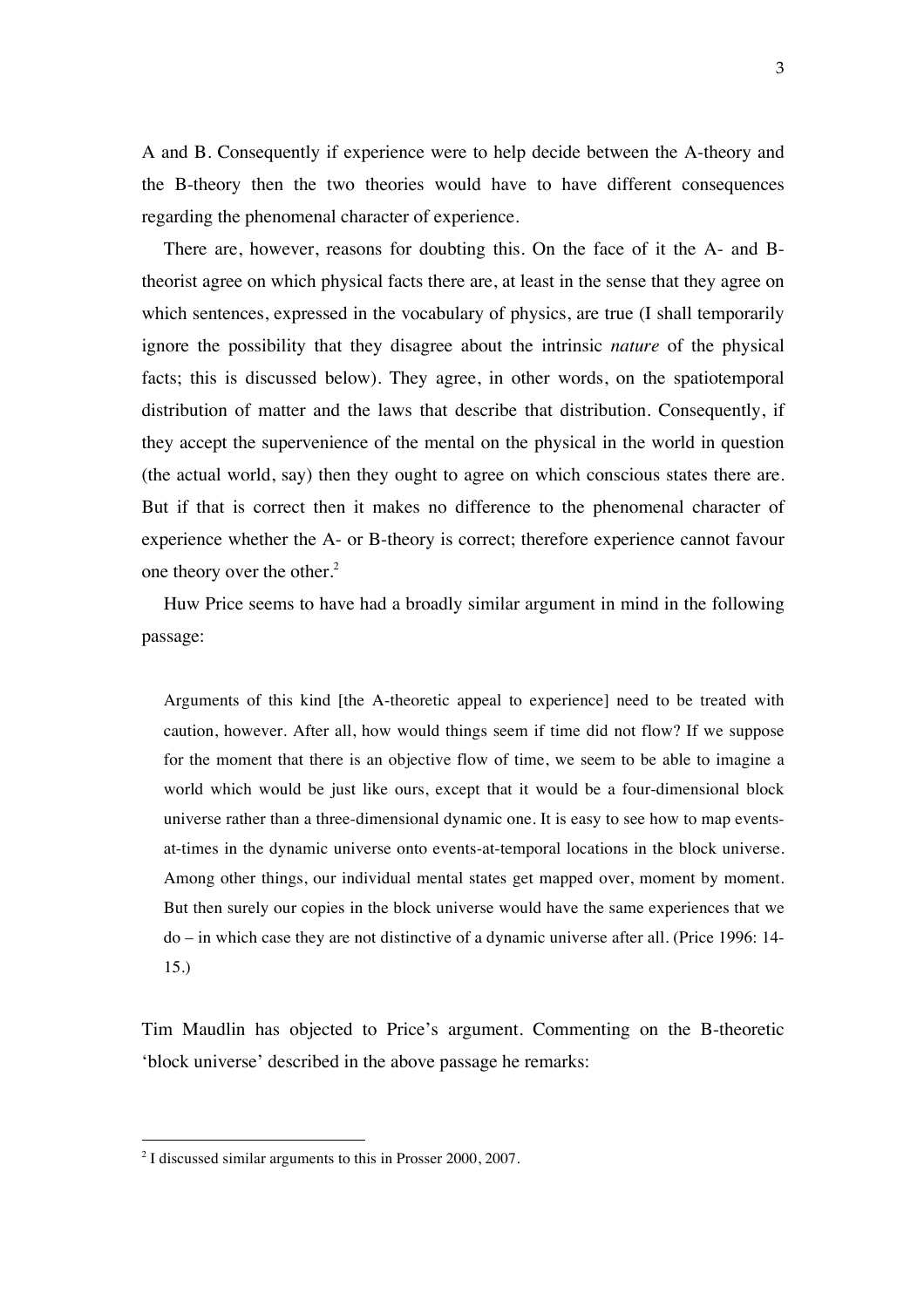True, there is a mapping from bits of this world to bits of our own, but (unless one has already begged the central question) the state of this world is so unlike the physical state of anything in our universe, that to suppose that there are mental states at all is completely unfounded. (Maudlin 2002: 251)

Maudlin accepts the supervenience of the mental on the physical, but denies that the supervenience base in a B-theoretic 'block' world would consist of genuinely corresponding physical states at all. On Maudlin's view, the causal interactions involved in physical processes are essentially dynamic; the static 'block' of the Btheory would contain no such dynamic causation, and so no real physical processes at all. Consequently there is no reason to suppose that there would be conscious experience in such a world; and so no reason to suppose that our experiences are equally consistent with both the A- and B-theories. On the contrary, on Maudlin's view, if the B-theory were true there would be no conscious experiences at all. Hence 'none of the arguments for the epistemic inaccessibility of the direction of the passage of time goes through without already begging the question at hand' (Maudlin 2002: 252. The context suggests that Maudlin intends his claim to apply to the passage, not just the direction, of time). $3$ 

For the sake of argument I shall grant the conditional claim that if the A-theorist is right that a 'dynamic' physical world is necessary for experience, then the very existence of conscious experience entails the falsity of the B-theory. Even so, Maudlin's argument fails. The problem is that the entailment from experience to

 $3$  The argument I gave above assumes the supervenience of the mental on the physical, as does Price's argument insofar as it assumes that where the physical events can be mapped from A-world to Bworld, so can the corresponding mental events (perhaps Price could also be read as holding that *all* events could be mapped from A-world to B-world regardless of supervenience; but I think a similar point to Maudlin's, regarding the supposed essentially dynamic nature of causation and the importance of this for experience, would still apply). What Maudlin points out is, in effect, that such arguments only work if the physical facts are construed 'structurally' such that they can be common to the A- and B-worlds despite the difference in the intrinsic nature of those worlds. Maudlin's position is thus slightly akin to the views recently discussed by David Chalmers (1996, 2009) and Daniel Stoljar (2001) under the heading of *neutral monism*, according to which the intrinsic properties of the physical world, not merely its dispositional/structural properties, have a crucial role in determining conscious experience. Maudlin is thus seeing the B-world as akin to the way a neutral monist sees a 'zombie' world: it is a world that lacks the intrinsic features required for consciousness. The reply given below acknowledges the possibility that the intrinsic nature of the physical world might matter, but notes that it begs the question to assume that this nature has to be A-theoretic rather than B-theoretic in order for there to be consciousness.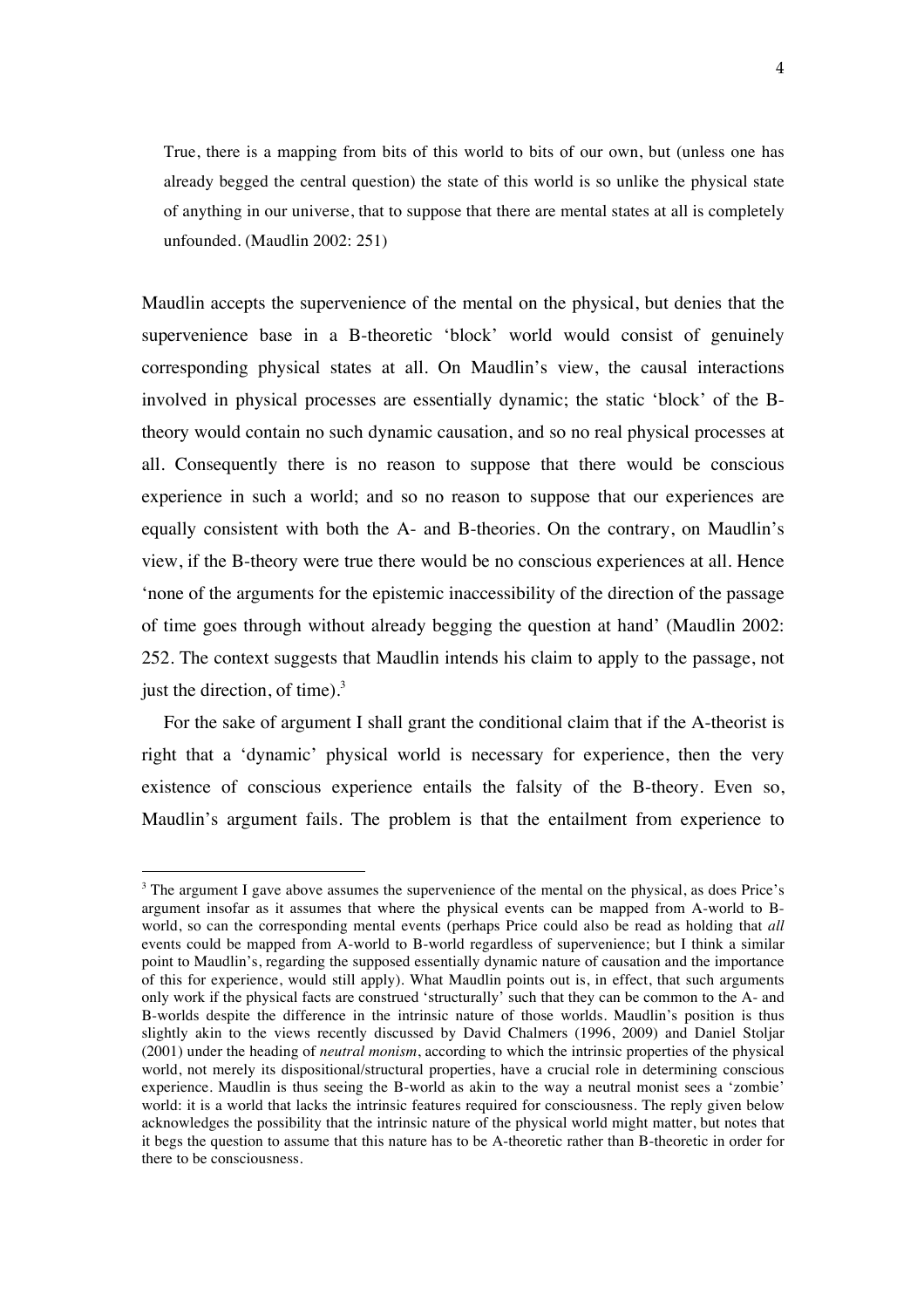passage should only be accepted by someone who already accepts the A-theory. The B-theorist will, of course, deny Maudlin's claim that the B-theoretic 'block' world contains no conscious experience. On the contrary, they will say, we are conscious and live in just such a world; it begs the question to assume otherwise. Hence both theories, on their own terms, predict the same experiences. So for someone who has not already decided which theory is correct, experience does not favour one theory over the other.

One might, however, make a different kind of epistemic claim based on the line of thought to which Maudlin appeals. Disjunctive theories of perception allow that objective features of the world can be perceived despite the possibility of subjectively indistinguishable hallucinations. The broad idea is that provided one is not, as a matter of fact, hallucinating, and instead one's perceptual apparatus is functioning correctly, then one's perceptual experiences are suitably sensitive to the state of one's environment. One can therefore perceive one's environment, even though one is not in a position to determine, through experience alone, that one is not in a hallucinatory condition in which one's experiences would not be sensitive to one's environment at all. The 'good disjunct' thus consists in genuine perception, even though the subjectively indistinguishable 'bad disjunct' does not.

In a loosely analogous way, an A-theorist might argue as follows. It is true that experience, in itself, fails to favour the A-theory, for the reasons given above. But this does not show that one cannot perceive the passage of time; it shows only that one's experience cannot, by itself, distinguish between the 'bad disjunct' possibility that the B-theory is true, in which case passage is an illusion, and the 'good disjunct' possibility that the A-theory is true, in which case passage is perceived. The analogy is somewhat inexact because the different disjuncts belong to different putative metaphysical possibilities, but might nonetheless seem enough to allow for passage to be perceived. One might further try to supplement this line of thought with arguments to the effect that if the A-theory is true then one can thereby come to know that time passes, even if one is not in a position to know that one knows. The committed Atheorist might thus dismiss the B-theory as a kind of sceptical scenario comparable to the hypothesis that one is a brain in a vat.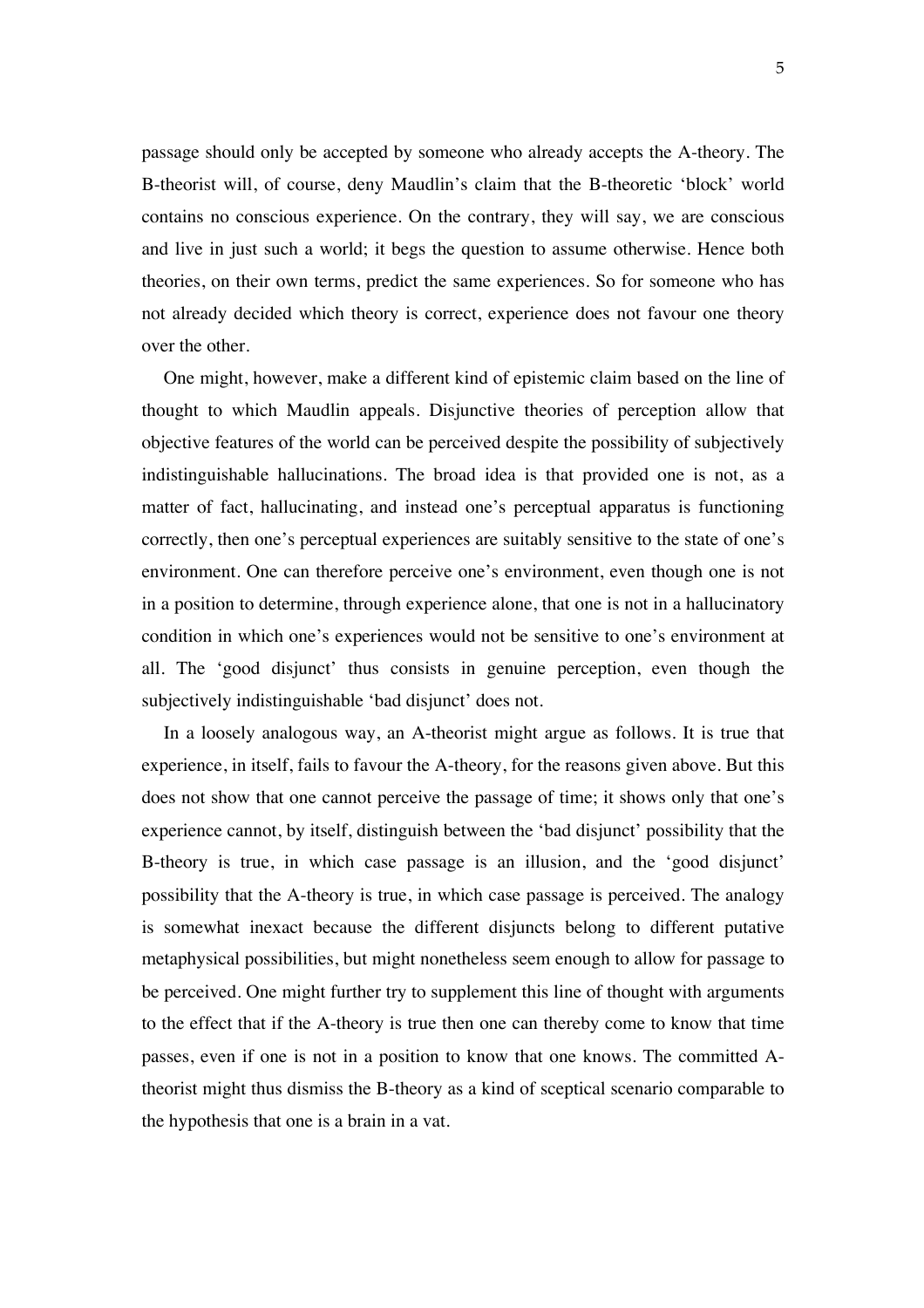Note, however, that there is nothing in this line of argument that could help someone decide whether the A-theory or B-theory was true if they were genuinely undecided about this, any more than an equivalent move could help someone decide whether or not they were a brain in a vat if they were similarly undecided. The arguments thus far show, then, that experience does not favour the A-theory over the B-theory; though it has not so far been shown that the passage of time could not be perceived if the A-theory were true. In the next section, however, I shall argue that even if the A-theory were true the passage of time could not be perceived.

#### *3. The Argument from Uniqueness of Perceptual Relations*

#### *3.1 Passage and phenomenal character*

The argument is simple, but I shall have to discuss it at length to make it fully clear. It can, however, be summarised as follows. We have experiences with various phenomenal characters, and these constitute perceptions of various worldly features (I shall use the word 'feature' as a neutral way of referring to whatever can be perceived; so if objects can be perceived then they count as features, and the same goes for properties, states of affairs, etc.) For a given subject, at a given time, there is a one-to-one mapping from phenomenal characters of perceptual states to perceived features. It is not plausible that this is a brute fact; perceptual relations are either reducible to, or at least supervene upon, facts about the world that are specifiable in terms that make no reference to perception. But the passage of time cannot be related to a phenomenal character in this way; for there are no facts of the kind needed to ground a unique mapping between a phenomenal character and the passage of time such that the former is a perception of the latter. There is, in other words, nothing that could make it the case that the perception of passage concerns one phenomenal character rather than another; and nothing that could make it the case that the phenomenal character in question is a perception of passage, rather than of something else.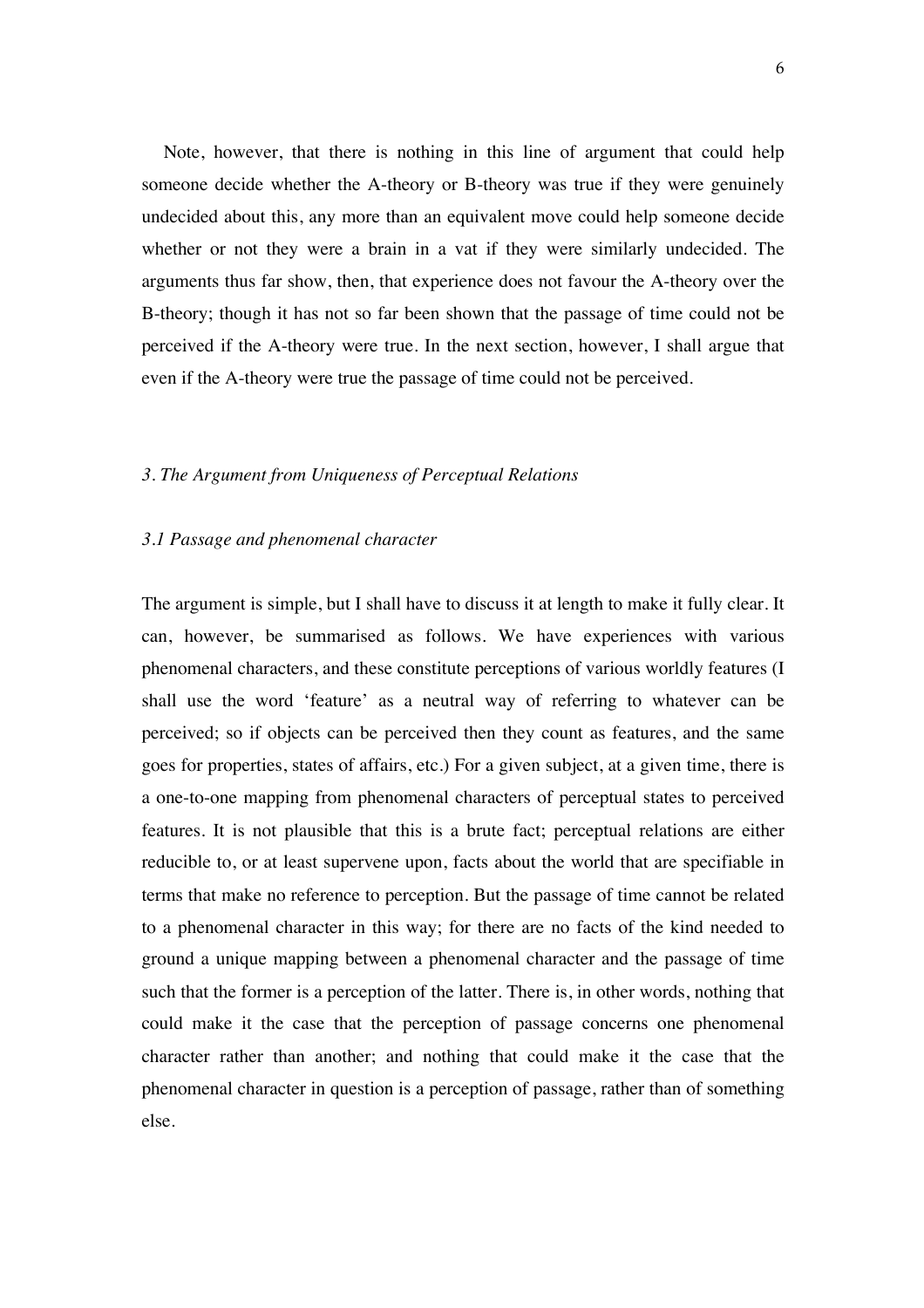Before discussing the argument in more detail I shall digress, in this section, to say a little more about the phenomenal character associated with temporal passage. This is necessary because I have found, in conversation, that the notion of a phenomenal character associated with the experience of temporal passage can cause confusions that might obscure the force of the argument.

First, some terminology. Two experiences differ in phenomenal character just if what it is like to have one experience differs from what it is like to have the other. A subject's overall experience at a time typically comprises a set of different phenomenal characters; when one sees a red object and a blue object simultaneously one can distinguish the 'red' phenomenal character from the 'blue' phenomenal character in one's visual experience, for example. I assume nothing else about the individuation of phenomenal characters; I do not, for example, assume that they can be counted. I shall use the symbols  $P_1, P_2, P_3, \ldots$  to stand for experiences (elements of an overall subjective state) differentiated by their different phenomenal characters. When speaking of the phenomenal character of an experience I shall use the corresponding symbol in boldface; thus for any  $i$ ,  $P_i$  is an experience with phenomenal character  $P_i$ . For simplicity when speaking informally, however, I shall sometimes use the same set of symbols  $P_i$  to denote either experience-tokens, experience-types or their phenomenal characters, allowing context to disambiguate. I shall use '*T*' to mean either 'time passes' or 'the passage of time' (again, depending on context).

I assume throughout that there is something that it is like for us by virtue of which time seems to pass, and which A-theorists interpret as a perception of time passing; and thus a phenomenal character  $P<sub>T</sub>$  associated with passage. To deny this would be to deny the phenomenology described by the quotations at the start of this paper. I think this would be implausible; but in any case, the A-theorist to whom I am opposed claims that the passage of time is perceived, and it is hard to see how this could be true unless there were some associated phenomenology.  $P<sub>T</sub>$  can thus be assumed as common ground.

Note, however, that I make no further assumption about the nature of  $P<sub>T</sub>$  or its relation to other elements of experience.  $P<sub>T</sub>$  is *whatever* element of phenomenal character exists by virtue of which the world appears A-theoretic rather than B-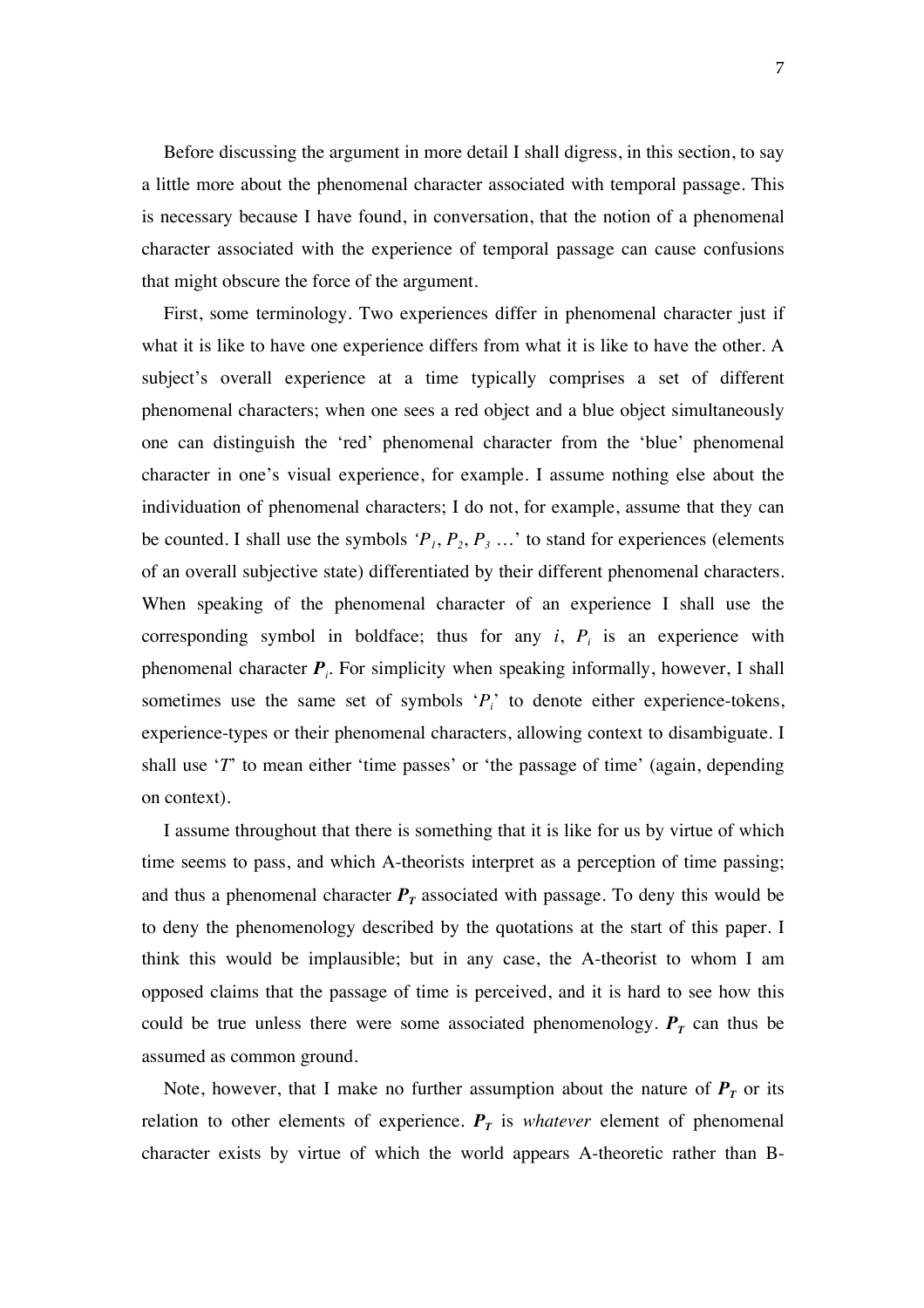theoretic. It need not be assumed, for example, that  $P<sub>T</sub>$  is an 'extra' element of experience that is added to, or in principle detachable from, other elements. It is, for example, entirely consistent with the above assumptions that passage is experienced by virtue of the way change is experienced; perhaps change is experienced as having a 'dynamic' nature as opposed to the B-theorist's 'at-at' notion of change (according to which there is change if  $F$ -at- $t_1 \& \neg F$ -at- $t_2$ ), and perhaps this is all there is to experiencing time as passing. Something like this is suggested in the quotation by Robin Le Poidevin, above. Nonetheless there would still have to be some element of what it is like to experience change as dynamic that makes it seem that way to us; and hence a phenomenal character  $P_T$ .

Alternatively, I have heard it suggested that passage experience consists in a 'way' in which everything is experienced; that passage experience *infuses* all experiences rather than adding to them.<sup>4</sup> But insofar as this is a clear claim, it does not threaten the existence of  $P_T$ . In culinary contexts we speak of infusing one type of food with another. But the effect of this is only that in addition to the normal taste of the food one also tastes the substance with which it is infused; the two tastes remain distinguishable, with distinct phenomenal characters. So, by analogy, the notion that passage infuses all experience offers no reason to deny that passage experience has a distinct phenomenal character.

Extending the analogy, let us suppose, instead, that there were a way of infusing one food with another so that the two tastes merged and became indistinguishable, perhaps due to a chemical reaction. Someone tasting the resulting blend would not be able to identify the individual tastes. But the analogous claim would seem to be that our experiences are somehow *altered* by passage, yet not in such a way that one can distinguish passage separately. But if experience contains no discernible 'passage' element it is unclear how this differs from denying passage phenomenology altogether. Moreover, the proposal fails to capture anything in common between different experiences, and thus fails to account for the strong intuition that time seems to pass no matter what experiences one has. If there is a discernible common element, as presumably there is, then there is a common phenomenal character  $P_T$ .

<sup>4</sup> Something of this kind has been suggested to me in conversation a number of times. My apologies for not being able to recall who suggested the word 'infusion' for this.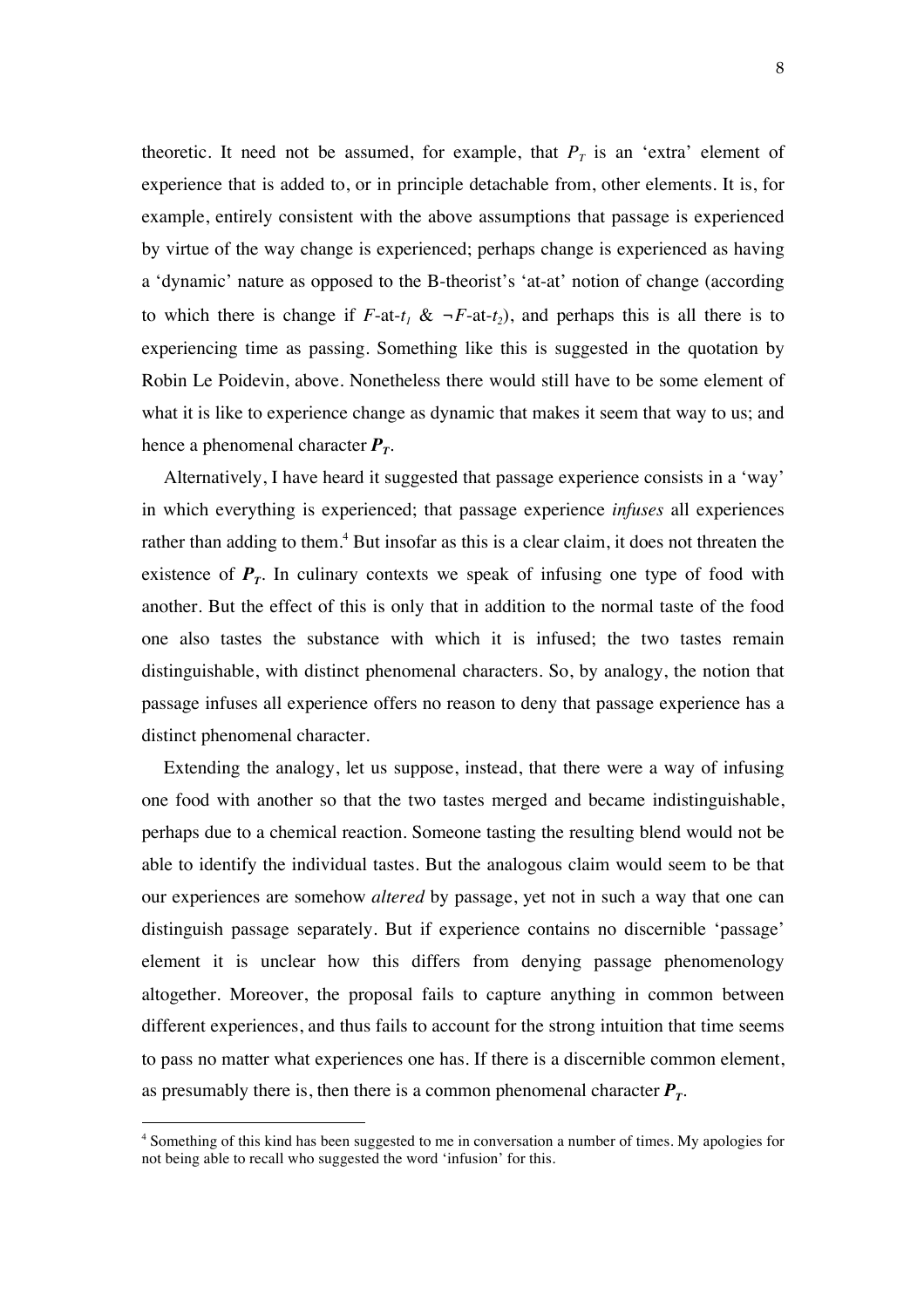One final possibility is that there is no single, common phenomenal character  $P_T$ but instead different phenomenal characters providing the 'passage' aspect in different experiences. This strikes me as implausible but I shall not discuss it at length because the argument that follows would still work in just the same way even if it were true.

#### *3.2 The uniqueness of perceptual relations*

I can now state my objection to the perception of passage in more detail. Consider a token experience,  $P_1$ , that is a perception of some worldly feature  $F_1$ . It is controversial exactly what makes  $P_1$  a *perception* of  $F_1$ , though it is commonly held to involve causation, counterfactual dependence, or something of that sort (see below). It is not a brute fact that  $P<sub>l</sub>$  is related to  $F<sub>l</sub>$  as a perception of it; it is true because of some other facts.

Consider now a subject who, in addition to  $P_1$ , also has a token experience  $P_2$  that is a perception of a different feature  $F_2$ . There is a one-to-one mapping from the phenomenal characters at a given time to the worldly features;  $P<sub>1</sub>$  is a perception of  $F_1$ , not  $F_2$ , and  $P_2$  is a perception of  $F_2$ , not  $F_1$ . More generally, for token perceptual experiences  $P_1$ ,  $P_2$ ,  $P_3$  ... and perceived features  $F_1$ ,  $F_2$ ,  $F_3$  ... there is a one-to-one mapping from every  $P_i$  to the corresponding  $F_i$ . Again, this unique mapping is not a brute fact. It is a constraint on any theory of perception that it entails that token perceptual experiences map onto perceived features in this unique way. Call this the *uniqueness constraint* on perceptual relations.

My contention is that no plausible theory of perception could satisfy the uniqueness constraint if the passage of time were perceived. In light of the uniqueness constraint the A-theorist faces two challenges: firstly, to make it clear why only  $P_T$ , and not another phenomenal character, is a perception of *T* (call this the *uniqueness of*   $P_T$ ); and secondly to make it clear why  $P_T$  is a perception of *T*, and not another feature (call this the *uniqueness of T*). I shall discuss these challenges in turn, arguing that neither can be met. I shall thus conclude that the passage of time cannot be perceived.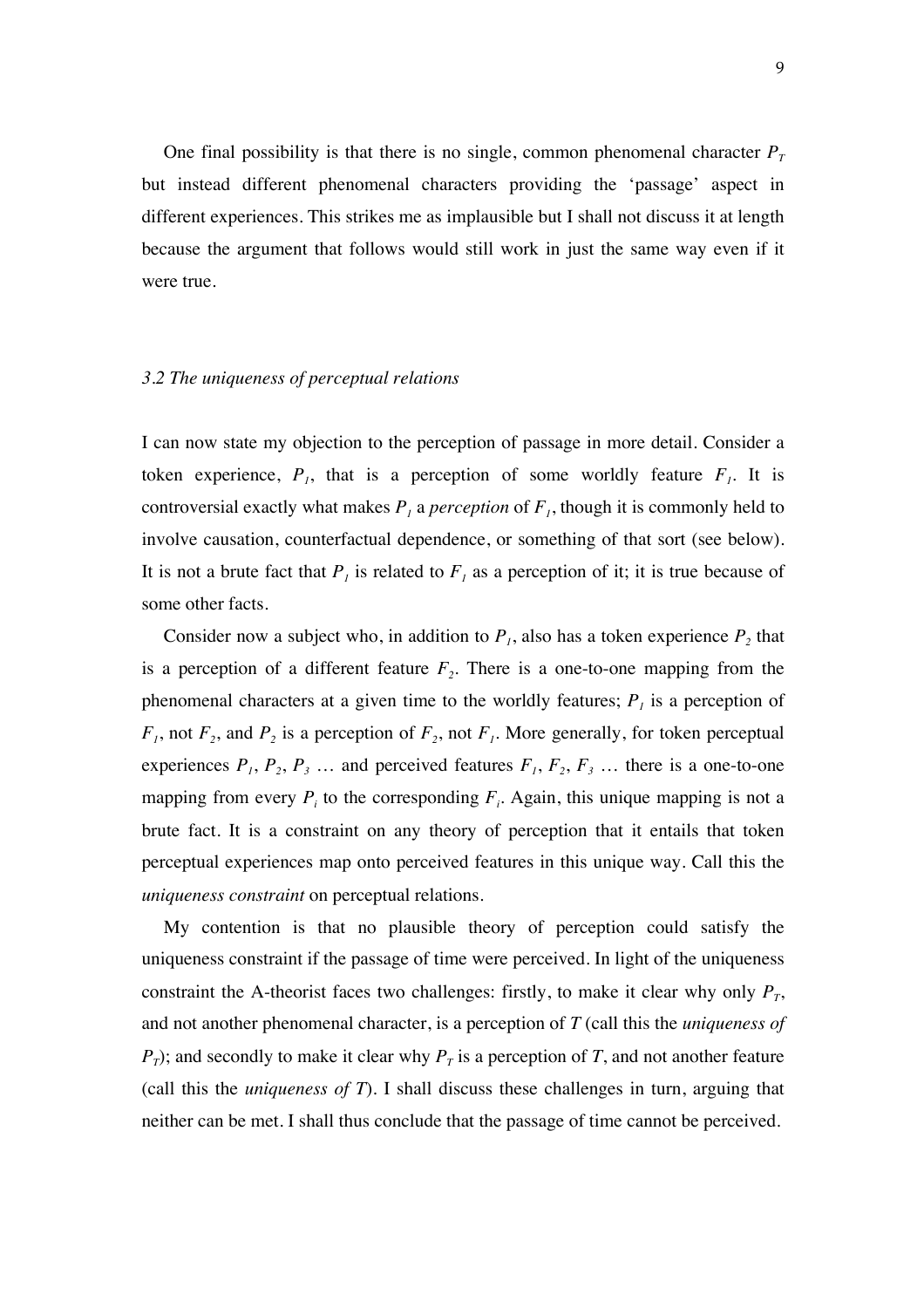#### 3.3 The uniqueness of  $P_T$

The uniqueness of  $P<sub>T</sub>$  is a distant cousin of a condition that H. H. Price (1954: 70) tried to capture through his distinction between *standing* and *differential* conditions. A standing condition is an object whose presence is necessary for any of the sensedata in the current experience; whereas a differential condition is an object whose presence is necessary for some, but not all, of the sense-data in the current experience. Only differential conditions can be perceived. Price's distinction is problematic in a number of ways but nonetheless aims to capture a sound intuition: that if, at some time, a subject's overall experience comprises a variety of different perceptual phenomenal characters then in order for just one of these to be a perception of feature  $F$  it must be the case that the presence of  $F$  is not equally responsible for the presence of all of the phenomenal characters.

With this in mind we can immediately see a problem for the A-theory. In section 2 we considered Maudlin's claim that if the A-theory is true then, since there are no experiences in the B-theoretic 'block' world, experience entails passage:

$$
(1) \ \Box \ \forall i \ (P_i \rightarrow T)
$$

In order for  $P<sub>T</sub>$  to be a perception of passage there must be more to the relation between  $P<sub>T</sub>$  and *T* than is captured by (1), since (1) states a relation that holds equally between *T* and every member of  $P_i$ . Moreover if *T* is a condition for there being any experience whatsoever then in the absence of further argument this makes *T* equally responsible for the presence of all  $P_i$  (what Price would have called a standing condition, rather than a differential condition). So the challenge is to find a further, perception-constituting relation that holds between  $T$  and  $P_T$  but not between  $T$  and any other  $P_i$ .

I shall now consider some possible candidates for such a relation. I assume that perception is just one kind of relation; its nature does not vary according to what is perceived. Thus if the passage of time is perceived it must stand in the same kind of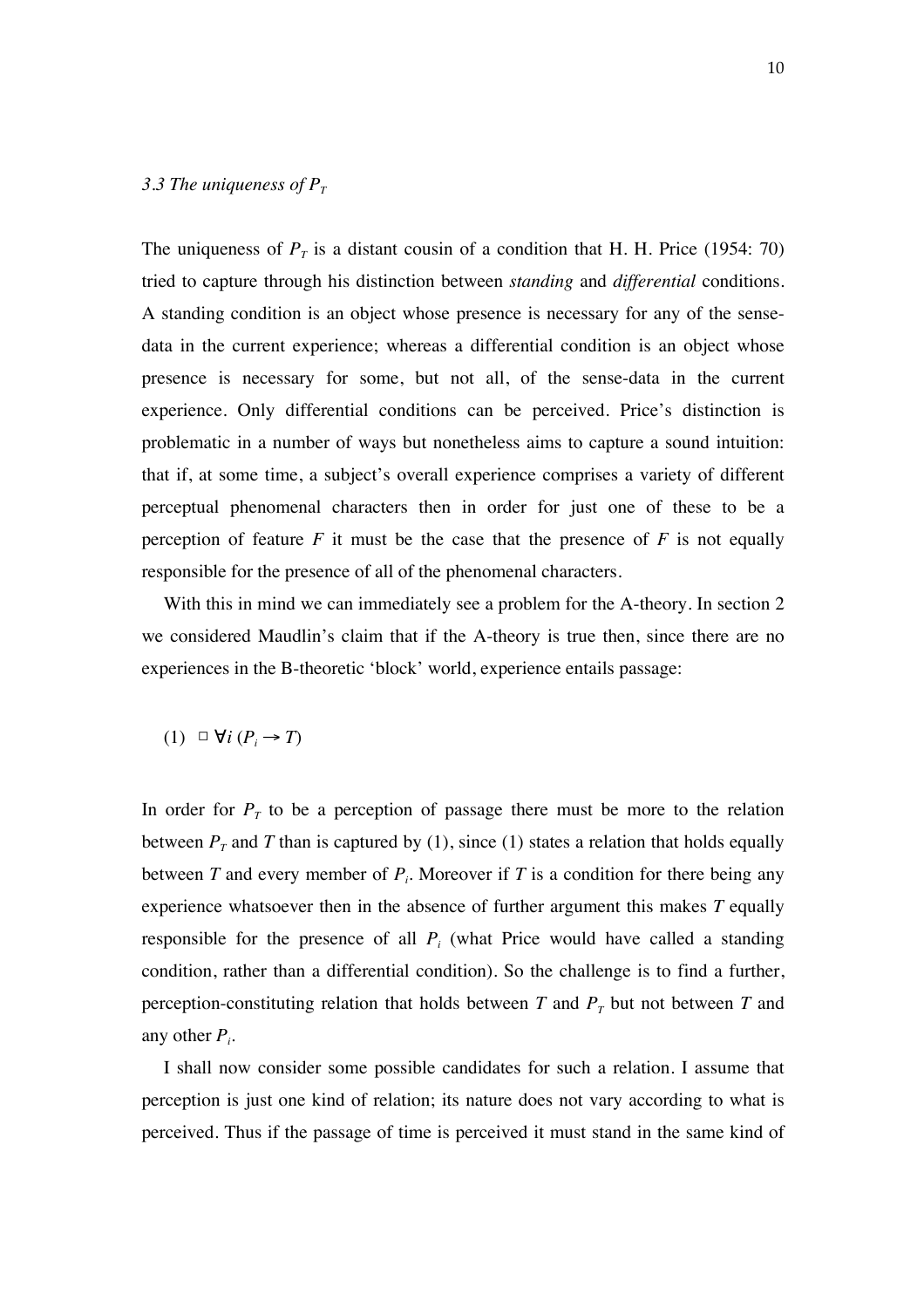relation to  $P<sub>T</sub>$  that other perceived features stand in to their corresponding  $P<sub>i</sub>$ . The onus is on anyone who disagrees to explain how  $P<sub>T</sub>$  is related to *T*, and why this relation should be thought of as perceptual. There is currently no consensus about the necessary and sufficient conditions for perception, but some of the theories that have been put forward provide necessary conditions that should be widely accepted. In each case, however, I shall argue that these necessary conditions are not met by  $P<sub>T</sub>$ and *T*.

I shall also assume, throughout what follows, that the mental supervenes on the physical at least to the extent that every individual's conscious states are correlated with that individual's physical states (the notion of 'correlation' should be understood as sufficiently law-like to sustain counterfactuals such as 'had S's brain-state differed in such-and-such a way, S's conscious state would have differed thus-and-so). This leaves open the possibility that physical duplicates across different worlds, or even within a world, might in some cases differ in the phenomenal characters of their experiences. This is a very weak claim; even dualist theories can count as supervenience theories of the relevant kind provided they accept that each individual's conscious states correlate with their physical states. Only proponents of Cartesian dualism or other 'anomalous' versions of dualism would disagree. Given the relative obscurity of the latter views I shall assume that the onus is on their proponents to explain exactly how abandoning supervenience would allow them to evade the problems discussed below; I am very sceptical about the prospects for this. A stronger supervenience claim may well be correct; but this would not weaken any of the arguments that follow.<sup>5</sup>

Firstly, then, consider causal theories of perception (Grice 1961, Tye 1982, Noë  $2003$ ). I shall not rehearse the difficulties facing traditional causal theories.<sup>6</sup> But while it has proven difficult to spell out necessary and sufficient conditions for perception

 $<sup>5</sup>$  In fact, insofar as the claim defended here is that passage is not perceived in the actual world (which</sup> would probably suffice for the B-theorist's purposes), the supervenience claim could be further weakened to apply only to the actual world (or perhaps worlds nomologically equivalent to it). Presumably, hardly anyone these days would deny that our *actual* conscious states correlate with our brain processes in a law-like way. Strictly speaking, to defend the claim that the perception of passage is logically impossible we need the stronger supervenience claim made above; as mentioned above, however, I think it unlikely that denying supervenience would really make it any easier to explain how passage could be perceived.

 $\frac{1}{6}$  See Tye 1982 for some discussion of these; see also Lewis 1980.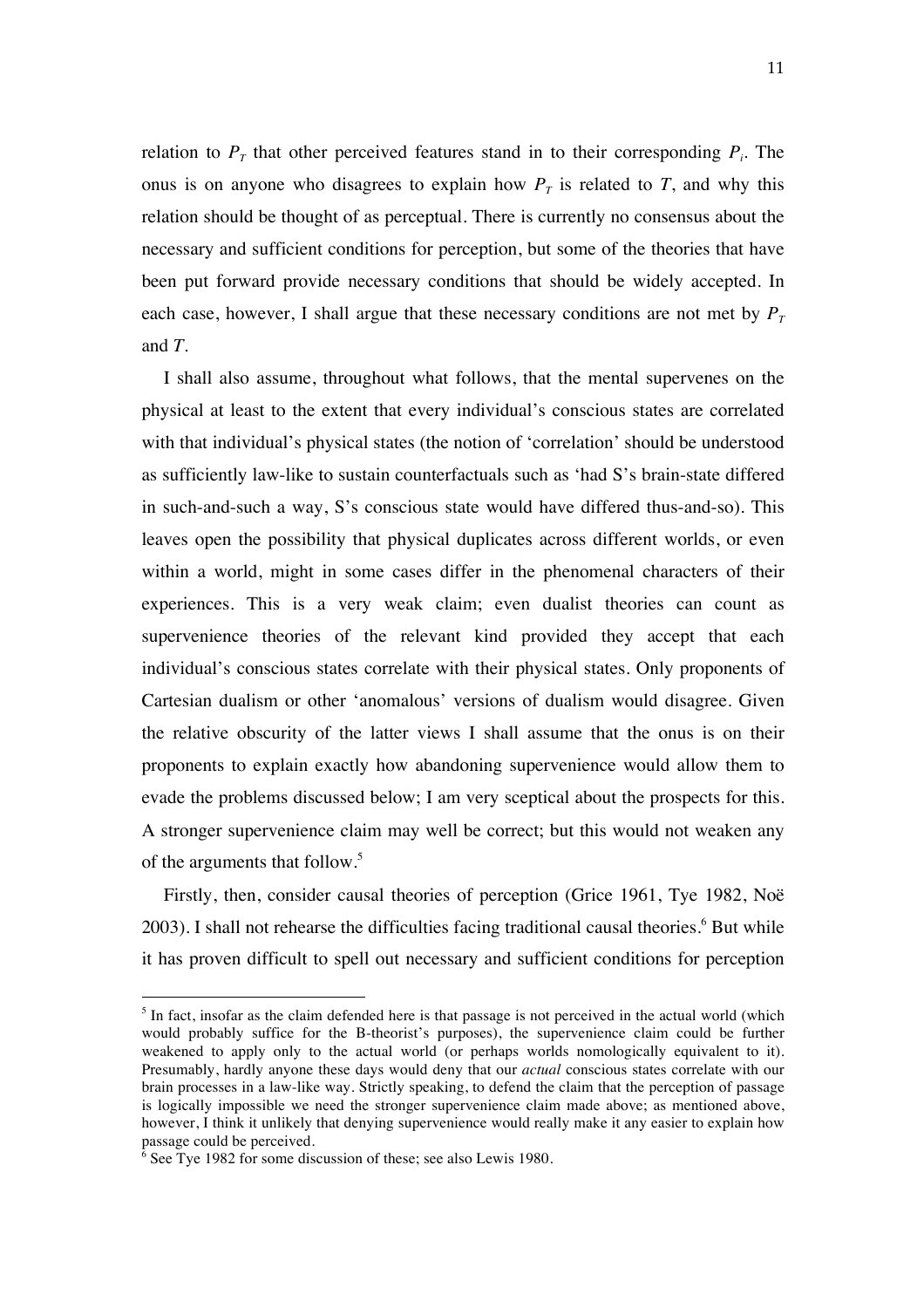in purely causal terms there is nonetheless broad agreement that *some* kind of causal relation is necessary; we do not perceive features that are causally isolated from us. Moreover, not every part of a causal chain leading to an experience is perceived. One rather plausible constraint is that in order to be perceived, *F* must play a role in making the experience the way it is, not just in making it happen at all. Or, what amounts to much the same thing,  $F$  must have a role in causing one  $P_i$  (the one that is a perception of *F*) that it does not have in causing any other  $P_i^T$  But, as I shall now argue, it is very hard to see how *T* could have such a role in relation to  $P<sub>T</sub>$ .

Given the causal constraint just discussed, and given the supervenience of the mental on the physical, it follows that in order to be perceived, *T* must cause some part of the physical world (presumably the subject's brain) to be configured in one way rather than another. We have at least a rough idea of how this works for other perceived features. A visually perceived object, for example, projects an image on the retina which differentially influences the retina – some retinal cells are stimulated, others are not; and those that are stimulated are affected differentially according to the distribution of wavelengths in the light. This in turn has a differential influence on the configuration of the brain, and thus on experience. A visually perceived green triangle thus configures the brain differently from a red square; if they both affected the brain in the same way there could be no perceptual experience that would discriminate between them.

There seems no way for the passage of time to have a corresponding differential influence on the configuration of the brain (or on any part of the physical world). An explanation why matter becomes arranged into a brain that is configured thus-and-so, rather than some other way, can be given entirely in terms of previous configurations of the physical world conjoined with the laws of physics.

At most, the passage of time would be a kind of 'background' or 'enabling' condition, necessary for causation to be possible at all (as Maudlin suggests). Perhaps, in the same spirit, an A-theorist might claim that real causation takes place only in the present moment, setting in motion a chain of causation leading to an

l

 $7$  Dretske's (1993) distinction between 'triggering' and 'structuring' causes is closely related; it seems reasonable to hold that a perceived feature must be a structuring cause, not merely a triggering cause, of the perceptual experience.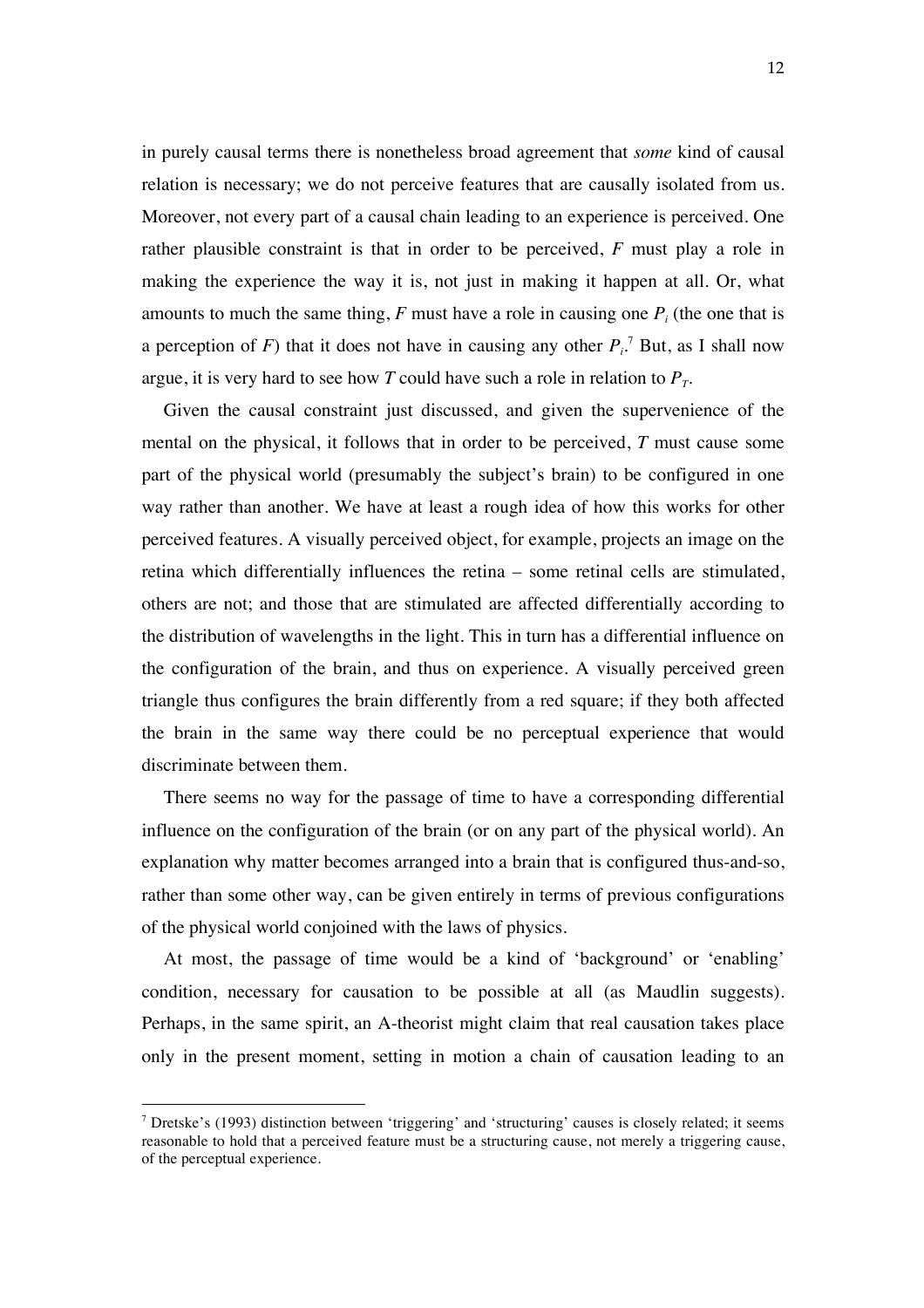experience (Le Poidevin (2007: 84-5) considers such a view on behalf of the Atheorist). But a mere enabling condition does not play a role in making experience one way rather than another; and by the same token there is nothing that relates it to one element of experience rather than another. By analogy, consider a slide film ('transparency') projector that projects a still image from a piece of film onto a screen. The pigments in the film configure the image on the screen by virtue of their own configuration. Elements on the film can be mapped one-to-one onto elements on the screen – the red pigment in the top left corner of the film maps onto the red patch in the top left corner of the screen, and so on. Now, if the power to the projector were cut, no image would appear on the screen. The presence of an electrical voltage in the projector is thus an enabling condition for the image on the screen. But one cannot single out any element of the image on the screen as corresponding uniquely to the presence of electricity in the projector. Whatever role the electricity has in producing one element of the image, it has just the same role in producing all the other elements.

By the same token, even if *T* were a necessary condition for causation this would not connect *T* uniquely with  $P_T$ , such that *T* was not related in that way to other  $P_i$ . I conclude that the constraint that  $P_T$  be uniquely related to  $T$  is not satisfied. Note that it is not plausible to claim that one perceives passage just by having any experience at all. This would not be true to the phenomenology; time seems to us to pass because of  $P_T$ , not just because we have any experience at all.

So much for causation; let us now consider *counterfactual dependence* (Lewis 1980). According to Lewis, in order for  $P_i$  to be a perception of  $F_i$ ,  $P_i$  must be counterfactually dependent on  $F_i$  (we can set aside other details of Lewis's account and focus on this necessary condition). Thus, if  $F_i$  had differed,  $P_i$  would have differed in a corresponding way. In Lewis's account there must be a range of alterations to  $F_i$  that would be matched by a corresponding range of alterations to  $P_i$ . Even if one rejects this range of dependency, however, one might well accept a weaker condition along the lines that had  $F_i$  not been present, neither would  $P_i$ (perhaps this would need hedging with some kind of *ceteris paribus* clause). This captures something of the intuitive notion that perceptual states are sensitive to the way the world is. Lewis analysed causation in terms of counterfactuals and therefore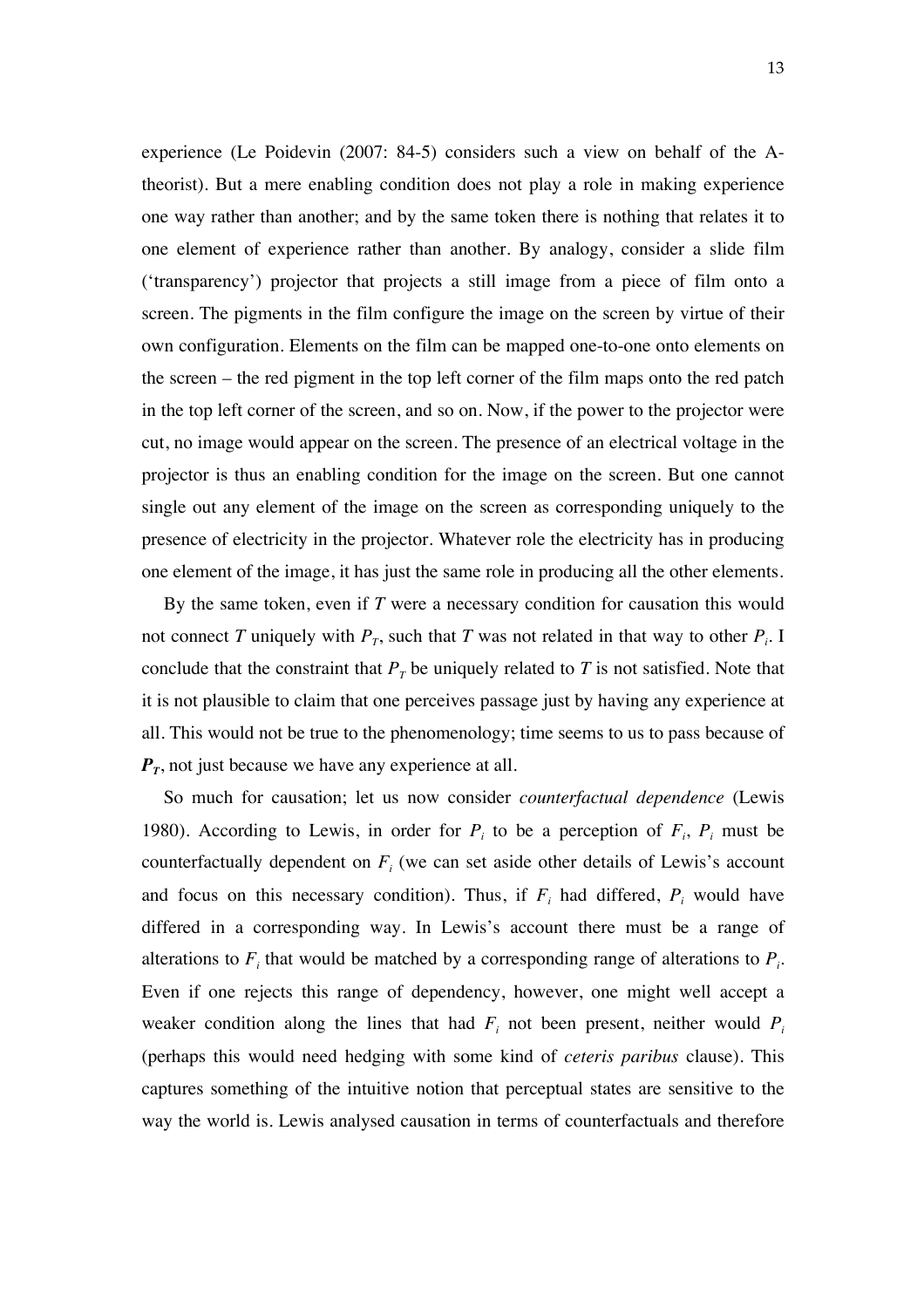Let us suppose again, for argument, that the B-theoretic 'block' world contains no experience. Then if time did not pass, there would be no  $P<sub>T</sub>$  (it might be claimed that the block world is not even a possible world, but let us assume that we can set this worry aside). This is a counterfactual dependence, but it applies equally to every member of  $P_i$  so the uniqueness condition is not satisfied. Adding Lewis's stronger condition of a range of counterfactual dependence does not help; it is hard to see what range of counterfactual alterations could be made to the passage of time and reflected in experience. Perhaps time could have passed more quickly or slowly; but it is far from clear that this would make any difference to experience, and still harder to see why the difference should uniquely concern  $P<sub>T</sub>$ . One could posit a brute dependence – if time ran slower,  $P<sub>T</sub>$  alone would differ in some way – but this seems unacceptably ad hoc. Why should only  $P<sub>T</sub>$  be affected in this way? The problems for this latter proposal multiply if the difference in  $P<sub>T</sub>$  could make a difference to the subject's behaviour, such as causing the subject to remark that time seemed to have slowed. This would require implausibly selective modifications to the laws of physics when time ran at a different rate. So I conclude that  $P<sub>T</sub>$  cannot be uniquely counterfactually dependent on *T*.

Intentionalist theories of perception, according to which perceptual experiences have representational contents associated with their phenomenal characters, are not universally accepted but enjoy broad enough support to be worth discussion.<sup>8</sup> Consider, then, the constraint that in order for  $P_i$  to be a perception of  $F_i$ ,  $P_i$  must *represent*  $F_i$ . It is hard to see how any current notion of representation would have the consequence that  $P_T$  represents *T* while other members of  $P_i$  do not. Consider, for example, naturalised theories of representation of the kind that stress the importance of information and/or teleology (Dretske 1994, Fodor 1987, 1990, Millikan 1989). The notion of information is tied to certain kinds of counterfactual dependence; so the above discussion of counterfactual dependence makes clear the difficulty with the claim that  $P_T$  carries information about passage while other members of  $P_i$  do not.

 $8$  The literature is extensive. For representative surveys as well as defences of intentionalism see Byrne 2001, Chalmers 2004; for dissent see Travis 2004.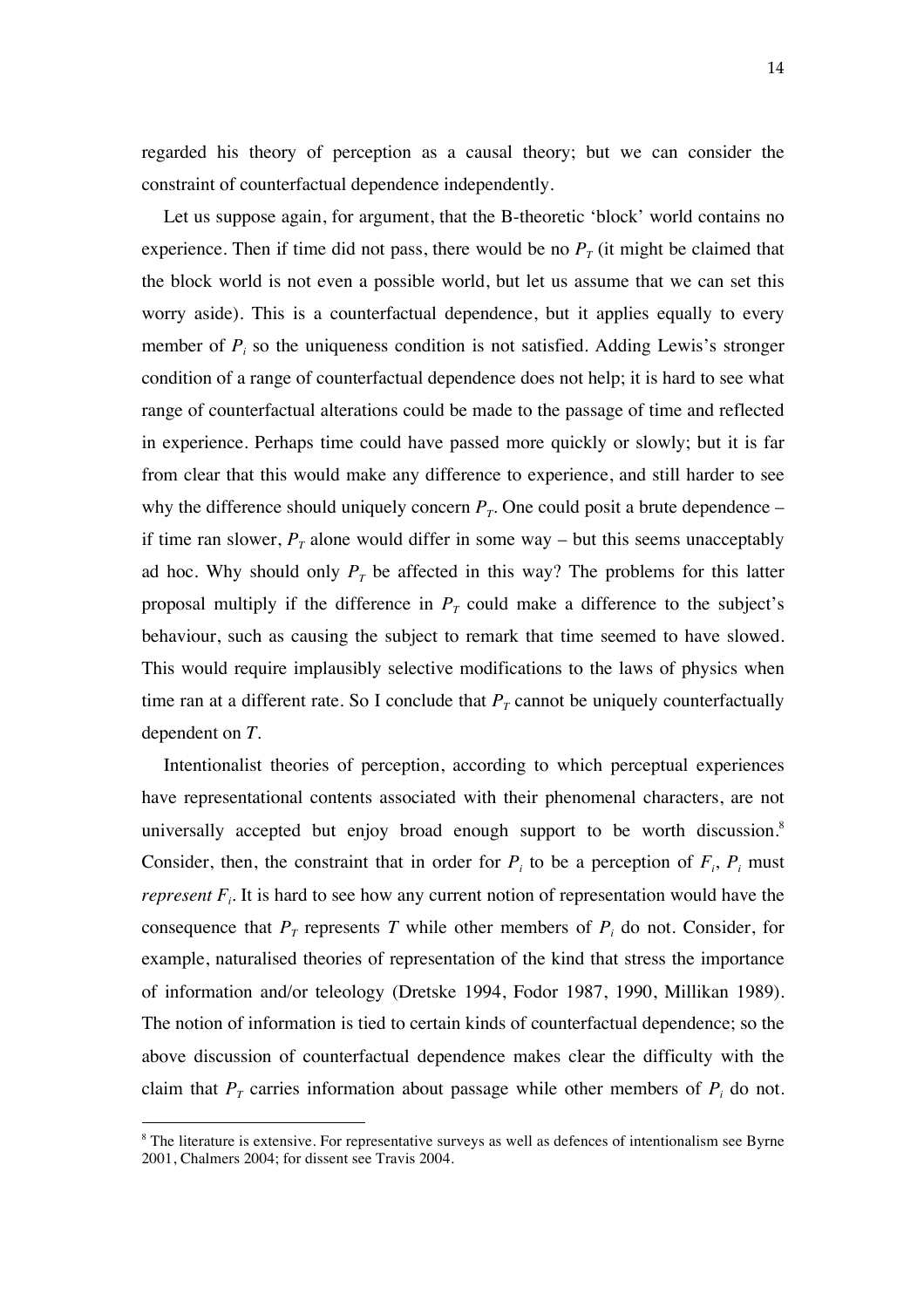Teleological theories often make essential reference to the notion of information, and so suffer the same problems; but even those that make no reference to information nonetheless make essential reference to the ontogenetic or phylogenetic causal history that led to the selection of the representing state. Given the above discussion of causation, it is hard to see how *T* could have the right role in the selection of  $P<sub>T</sub>$ , but not other members of  $P_i$ . Much the same would apply to causal chain theories of reference; there is no principled way to trace a causal chain back uniquely from  $P<sub>T</sub>$  to *T*. If none of these theories adequately captures the notion of representation then the onus is on the A-theorist to provide and motivate an alternative theory of representation that allows the representation of  $T$  uniquely by  $P_T$ . I am sceptical of the prospects for this.<sup>9</sup>

Admittedly, some strongly externalist notions of representation might allow features to be represented by perceptual states even though they are not reflected in the phenomenology. Thus one might hold that visual perceptions of identical twins differ in singular content despite not differing in phenomenal character; only certain general contents (shape, colour etc.) are reflected in the phenomenology.<sup>10</sup> On an even stronger view, one might hold that a property such as *being French* can be perceptually represented just because one's experience represents a person that happens to be French, even though there may be nothing in the person's appearance to indicate this. This would not require the property of being French to stand in any causal or counterfactual relation to the experience. But whenever the represented content is not reflected in the phenomenology there is also a sense in which the relevant features are *not* perceived. Thus, in one sense, one sees a French person; but since the nationality makes no phenomenological difference, one does not see *that* the person is French.<sup>11</sup>

By analogy, if the A-theory is true there might be a sense in which perceptual experiences represent A-theoretic features, and a corresponding sense in which those features are perceived. Thus, in this sense, when one sees an event that happens to be

<sup>&</sup>lt;sup>9</sup> If  $P_T$  does not represent *T*, then what *does*  $P_T$  represent? Answering this question, I suggest, promises to be a fruitful task for the intentionalist B-theorist who wishes to explain the phenomenology of temporal passage. I attempt this in Prosser forthcoming.

<sup>&</sup>lt;sup>10</sup> See Tye 1995, 2002 for defence of the view that phenomenal character correlates only with 'abstract' contents (consisting of perceptible properties rather than individual identities or natural kinds).

<sup>&</sup>lt;sup>11</sup> Fred Dretske (1995) makes a similar distinction between seeing objects and seeing facts.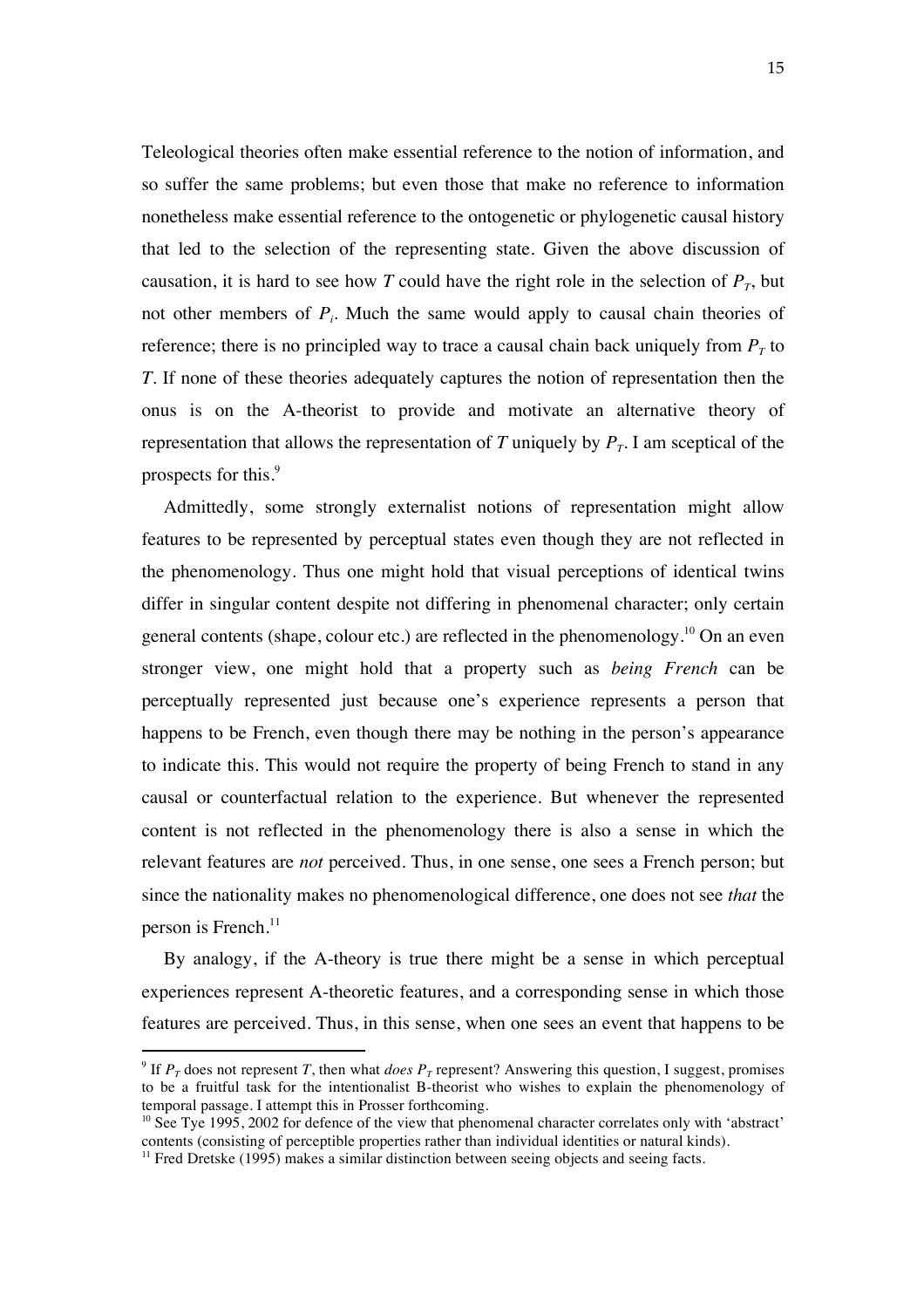present, one's experience represents, and one thus perceives, a present event. But the arguments above suggest that A-theoretic properties, like the property of being French, would not be part of the content that is reflected in the phenomenology. Since our current concern is whether the phenomenology of passage reveals the nature of reality, we can conclude that A-theoretic features are not perceived in any relevant sense. $^{12}$ 

### *3.4 The uniqueness of T*

 $\overline{a}$ 

The arguments of the previous section focussed on the difficulty in explaining how the passage of time could stand in a perception-constituting relation to  $P<sub>T</sub>$  without standing in the same relation to every other  $P_i$ . In this section we shall consider the converse problem, of the uniqueness of *T*; the difficulty in explaining how  $P<sub>T</sub>$  could stand in a perception-constituting relation to *T* without thereby standing in the same relation to various other worldly features. Given the arguments of the previous section, we can be brief. Consider again the claim, (1), that experience entails passage, granted above as holding if the A-theory were true. Any claim that this conditional makes  $P_T$  a perception of *T* faces the problem of explaining why  $P_T$  is not thereby a perception of *any* necessary condition for experience. Consider, for example, the value of Planck's constant, *h*. Our current understanding of physics suggests that the value of *h* must lie within a very narrow range in order for matter to become sufficiently organised for mentality to occur. Experience, and hence  $P<sub>T</sub>$ , thus entails that *h* has the value it has. So why should  $P<sub>T</sub>$  be a perception of temporal passage rather than of the value of *h*?

 $12$  A referee raises the following possible concern about the general line of argument in this section: arguably, change is a necessary condition for any perceptual experience because without changes in stimuli the senses would become habituated and nothing would be perceived. But I do not think this raises any problems in explaining how change can be perceived because, unlike passage, change is not *merely* a necessary condition for experience. A change in the scene before the subject leads to a change in the incoming stimuli, which leads to an alteration of the configuration of the brain in ways that we can perfectly well understand; and different changes lead to systematically different brain-alterations. Moreover, every perceived change is a specific kind of change; but no specific kind of change is necessary for experience. So while the existence of change *per se* might be a standing condition for experience, specific changes, which are what we perceive, are not.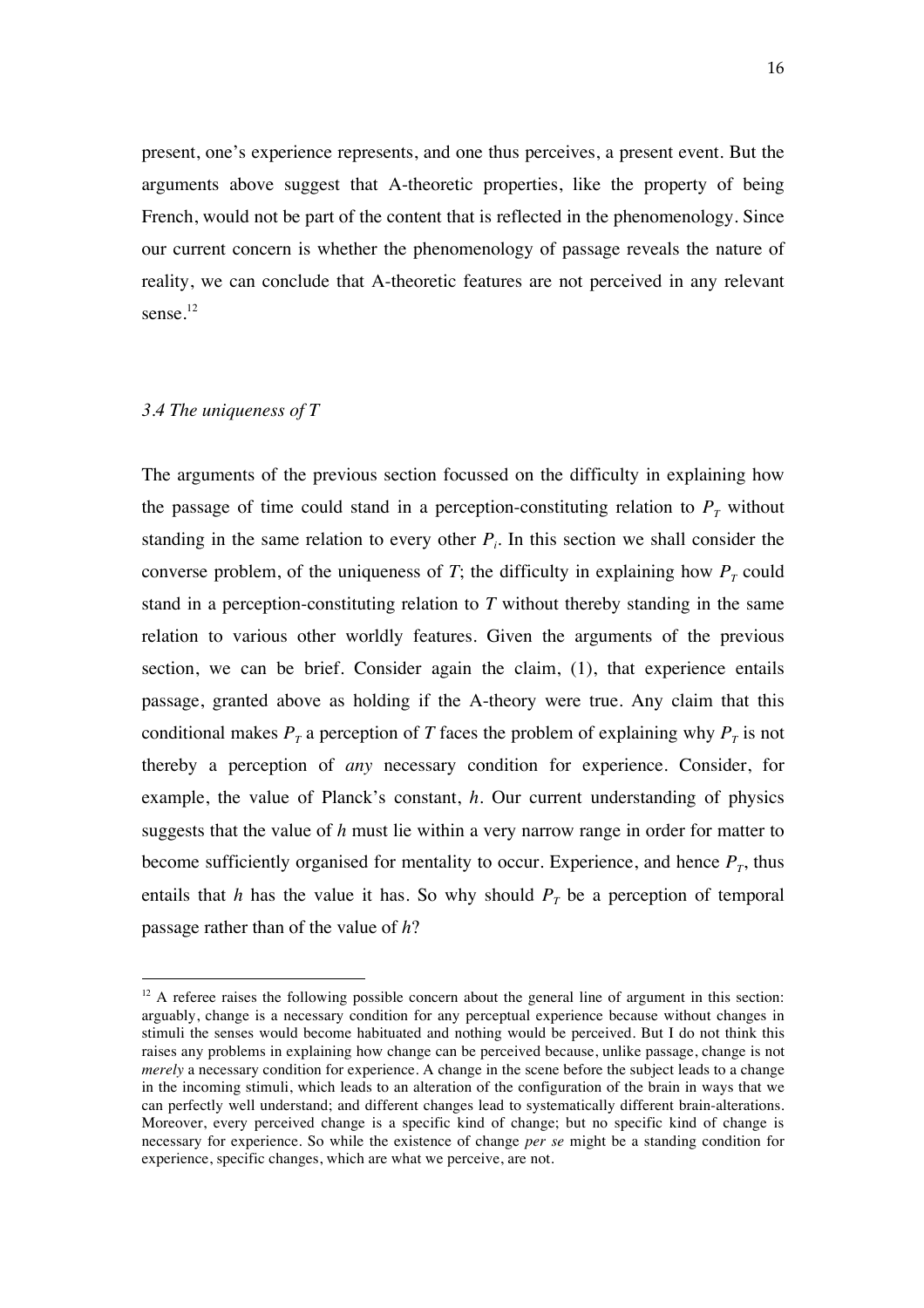The problem re-emerges given any of the theories of perception described above. If passage is a causal background condition for experience, so is the value of *h*. Any argument to the effect that  $P<sub>T</sub>$  is counterfactually dependent on  $T$  seems likely to show that it is also counterfactually dependent on  $h$ . By the same token,  $P<sub>T</sub>$  would carry information about *h* if it carried information about *T*. In light of all this, it is unclear how  $P_T$  could be either ontogenetically or phylogenetically selected as a representation of *T* but not *h*, as required by teleological theories. And so on, for any plausible theory of perception. At any rate, if this is not the case then the onus is on the A-theorist to explain what would make it the case that  $P<sub>T</sub>$  is perceptually related to *T* without also being perceptually related to *h*. Much the same could be said of many other facts that are necessary in order for experience to occur.

## *4. Quasi-Kantian supervenience?*

Can the claim that *T* is perceived derive any support from a quasi-Kantian claim that the phenomenology of passage is a necessary condition for any experience whatsoever? Given that it is hard to imagine experiencing anything without time seeming to pass, this condition has some plausibility. It amounts to an entailment from any experience to  $P_T$ :

$$
(2) \ \Box \ \forall i \ (P_i \rightarrow P_T)
$$

It might also quite plausibly be claimed that experience can never consist *solely* in experiencing passage:

$$
(3) \ \Box (P_T \rightarrow \exists i \ (P_i \ \& \ P_i \neq P_T))
$$

This is particularly plausible if one holds that the experience of passage consists in the experience of dynamic change, as described above. There is, however, no entailment from  $P<sub>T</sub>$  to any *specific* other member of  $P<sub>i</sub>$ :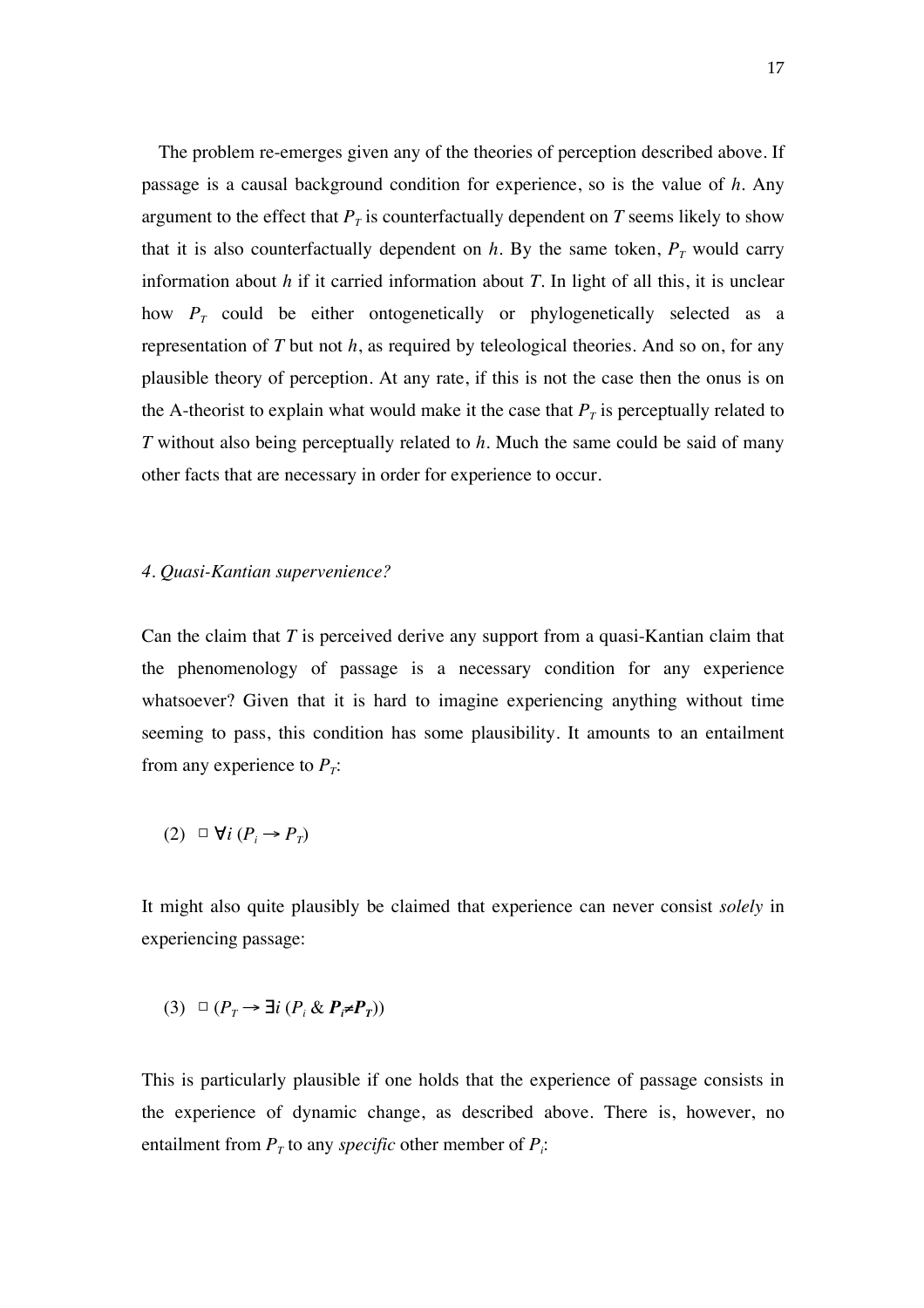$$
(4) \quad \Box \, \forall i \, ((P_i \neq P_T) \rightarrow \neg (P_T \rightarrow P_i))
$$

This is illustrated by the fact that every phenomenal character other than  $P<sub>T</sub>$  is such that it can be exchanged for a different phenomenal character without passage ceasing to be experienced.

It might be thought that these entailments do at least provide a principled way to distinguish  $P_T$  from other members of  $P_i$ . But it is hard to see how this could make  $P_T$ a perception of *T*. (2), (3) and (4) state that any  $P_i$  entails  $P_T$ , and that  $P_T$  entails some other  $P_i$ , though not any specific  $P_i$ . This asymmetric entailment between  $P_i$  and other members of  $P_i$  is a supervenience relation;  $P_T$  supervenes on  $P_i$ . So the question is whether the supervenience of  $P_T$  on  $P_i$  shows that  $P_T$  is a perception of *T*.

It is very unclear why this should be so. Kant's corresponding view of space and time made them essential forms of experience, but transcendentally ideal. The Atheorist, by contrast, claims that the passage of time belongs to objective reality; to treat passage as ideal would be to concede the truth of the B-theory. As far as I can see the best prospect for the A-theorist along these lines would be to argue that passage is a necessary feature of time, that  $P<sub>T</sub>$  is a necessary feature of experience, and that somehow this makes the latter an experience of the former (though it is hard to see why this should be so). This would not really be *perception* as we normally conceive of it, and would thereby clash with the prima facie phenomenology; but if it could be made convincing it might at least provide some sense in which experience matches reality, and not just by chance. Nonetheless, significant uniqueness problems remain; it is not clear why the necessity of  $P<sub>T</sub>$  should match up with the necessity of  $T$ rather than with any other necessity. Moreover, no explanation has been given of what makes it the case that  $P<sub>T</sub>$  is an experience *of* (or *about*) the passage of time. A mere coincidence of necessities does not seem sufficient. On the contrary, given any normal way of understanding what it is to perceive something, if  $P<sub>T</sub>$  supervenes on  $P<sub>i</sub>$ it seems more plausible to conclude that  $P<sub>T</sub>$  is *not* a perception of anything beyond what is perceived by the  $P_i$  upon which it supervenes.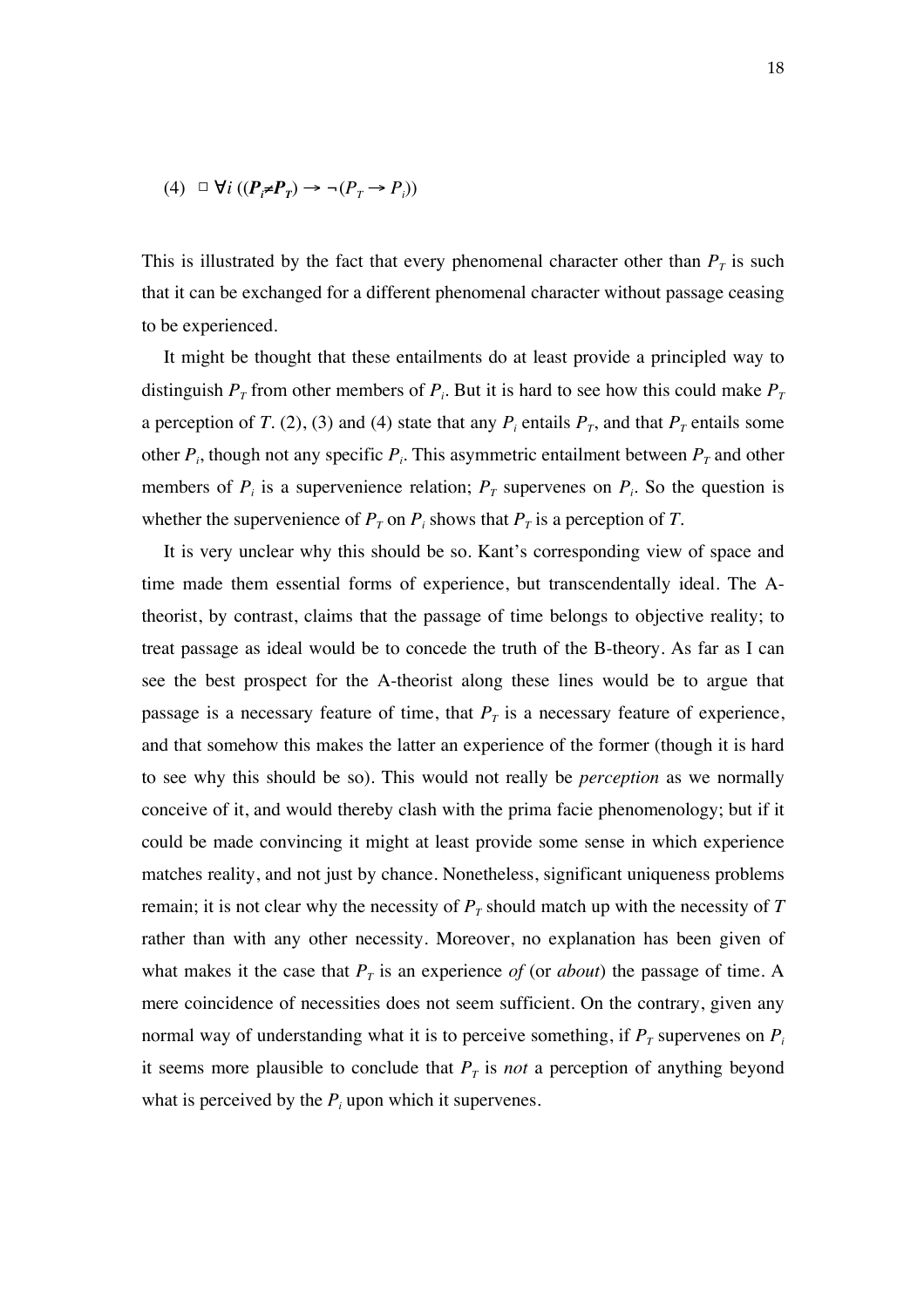#### *5. The Unintelligibility of the A-Theory*

I have argued that the passage of time cannot be perceived. I do not think that an Atheorist can comfortably accept this conclusion yet continue to accept the A-theory. For it seems hard to deny that our understanding of the notion of passage, or the related notion of dynamic change, is bound up with the nature of experience. Yet if no such experience can be a perception of passage then, on the face of it, we lose our grip on what it would be for time to pass, and the claim that time nonetheless passes is rendered unintelligible.

I can only see two options for the A-theorist, neither of which seems appealing. Firstly the A-theorist could deny the existence of the phenomenology altogether and hold that our grasp of the notion of passage derives from elsewhere. I have assumed throughout that this is not a plausible option, and the quotations at the start of this paper support this. At most, one might disagree over the nature of the phenomenology (over whether or not it is essentially associated with the experience of change, for example). If there were no such phenomenology at all it would be hard to understand why so many people have claimed that there is. So, at the very least, the A-theorist who denies the phenomenology owes us an explanation of how so many people could be mistaken about this.

Secondly, the A-theorist could accept the existence of the phenomenology but deny that our grasp of the notion of passage has any essential connection with this phenomenology. Whether this is a viable response depends on exactly what our grasp of the concept of passage consists in. Arguably, there are some concepts, like 'red', our actual grasp of which is essentially connected to experiences of certain kinds; we currently have no way of understanding what it is for something to be red, except by virtue of its relation to phenomenologically 'red' experience (this is not to insist that redness is not an objective property; but we could only discover which objective property it is by virtue of its role in bringing about phenomenologically 'red' experiences). There are other concepts, however, like 'square', instantiations of which can be perceived but for which we do have an alternative way to grasp the concept.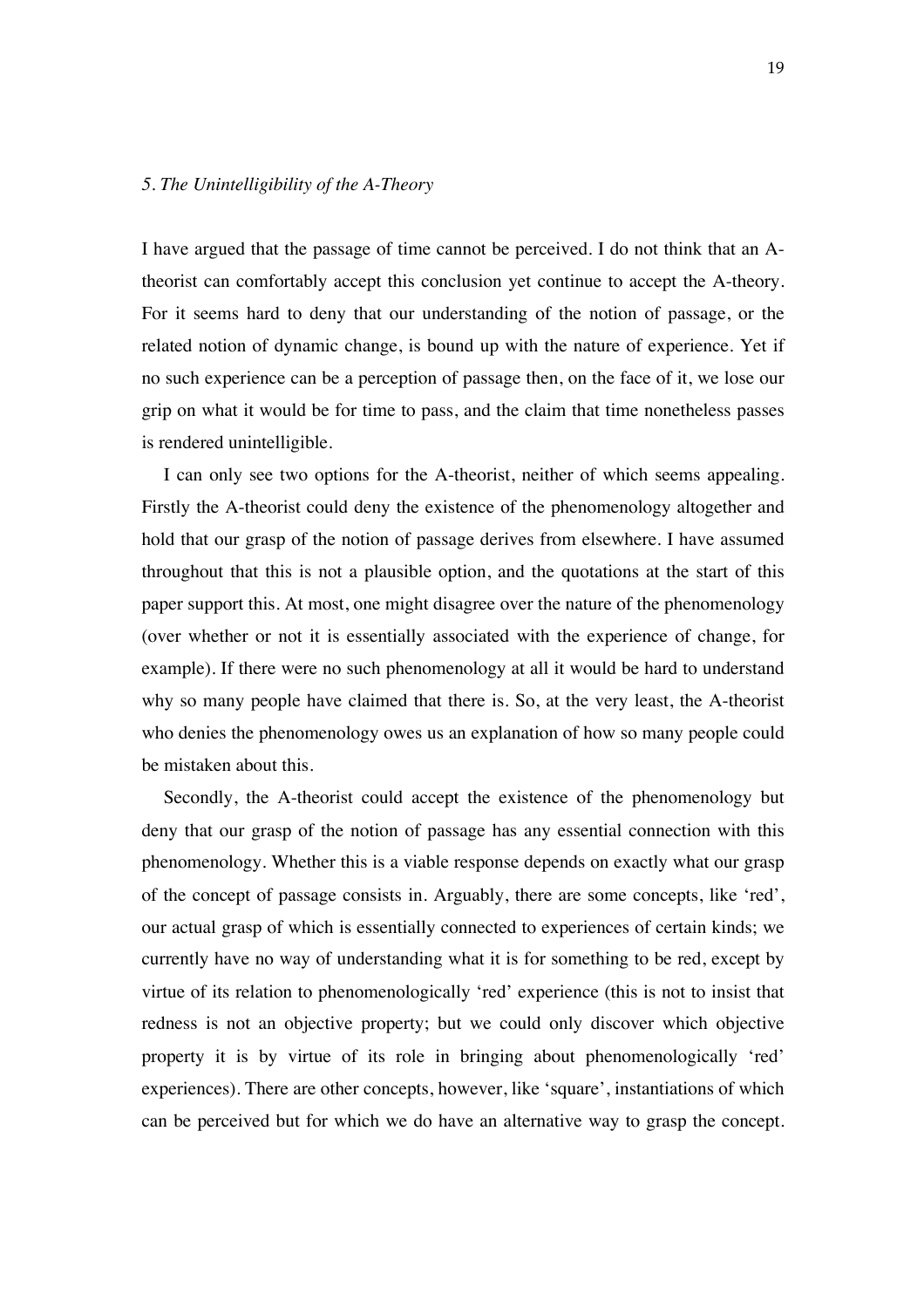We can understand what it is for something to be square, for example, by understanding a purely geometrical definition that makes no reference to experience.

Now, in the former case, if we were convinced that phenomenologically 'red' experiences could not be perceptions of any property that deserved to be called 'redness' then I think it would be very hard to sustain the belief that red things nonetheless exist; given the lack of any backup means for understanding what it is for something to be red, such a claim would be unintelligible. If redness is not what brings about phenomenologically red experiences then we really have no idea what it is. One might think that one could still *imagine* something being red; but arguably, in doing so, one would re-use various perceptual capacities, perhaps in effect simulating an experience of red. In that case, one would still have no independent understanding of what it would be for something to be red. The latter, 'square', case is different; if we were to discover that none of our phenomenologically 'square' experiences, in any sensory modality, were perceptions of any real shape property then we should have to abandon the claim that squares could be perceived; but we could still understand what it would be for something to be square by virtue of our backup geometrical definition of 'square'.

The question, then, is which of these two models better captures our understanding of the concept of passage and its relation to experience. It seems to me more plausible to liken 'passage' to 'red' than to 'square'. Certainly it does not seem clear that the concept of passage can be given a reductive definition in anything like the same way as 'square', while remaining inconsistent with the B-theory. Note also that, as in the 'red' case, merely to be able to *imagine* time passing would not clearly constitute an alternative grasp of the concept; it would have to be shown that in doing so, one did not merely simulate passage experience. One has to be very careful, in trying to conceive of what passage could be, that one does not thus 'imagine' it in an illegitimate quasi-experiential way. Finally, it might be held that a grasp of tensed predicates such as *past*, *present* and *future*, and perhaps their differing significance for our actions, is sufficient for a grasp of the notion of passage. But more would have to be said to establish that an A-theoretic grasp of these notions – an understanding of them as incompatible with the B-theory – was required for a grasp of their significance, and sufficient for a grasp of the notion of passage, but did not tacitly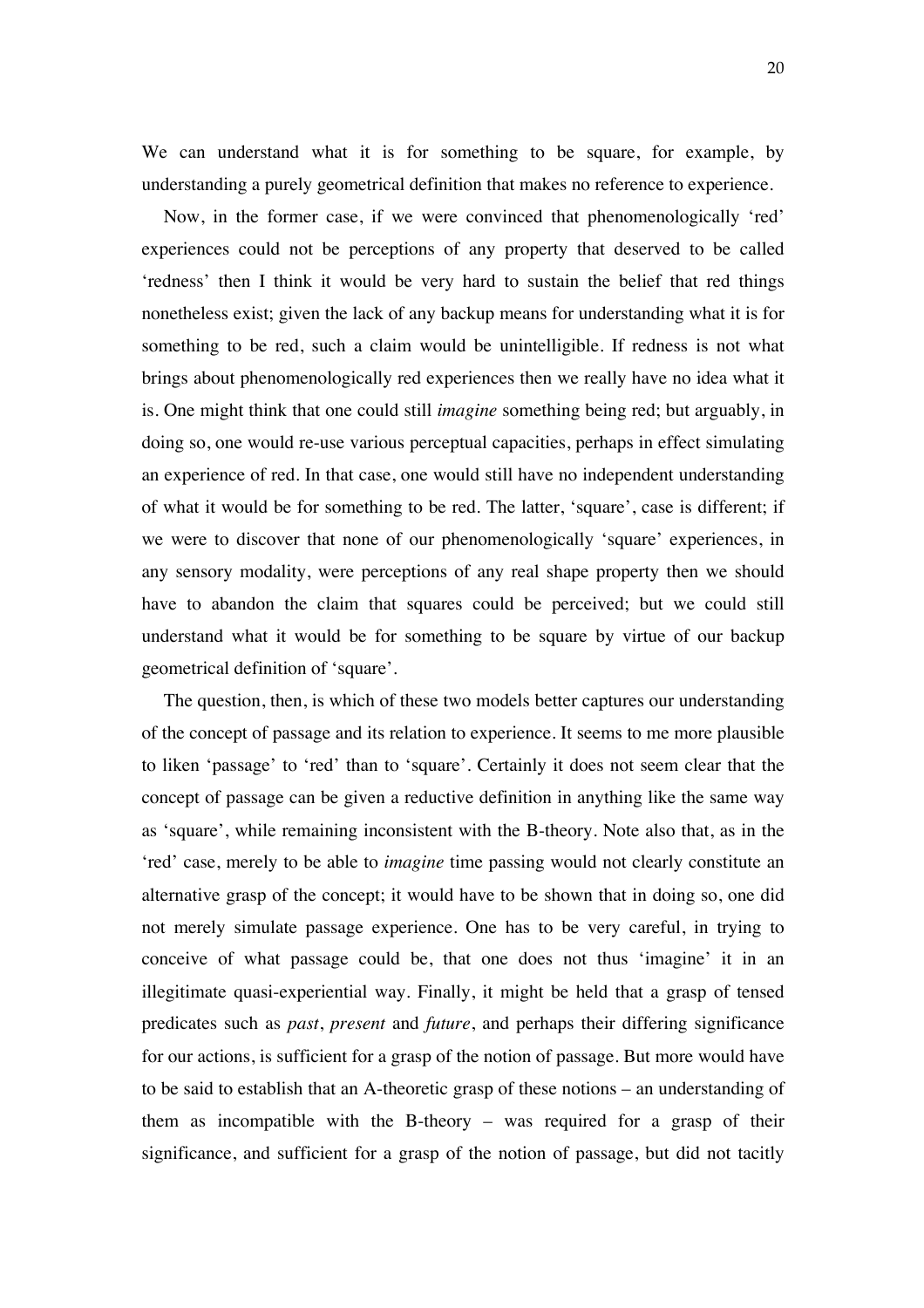rely on a simulation of, or any other connection with, passage experience. I cannot fully resolve this issue here, but I think that enough has been said to put the onus on the A-theorist to explain how we understand what it is for time to pass, if not in relation to experience. In the absence of a satisfactory account, the A-theory is rendered unintelligible.

#### *6. Conclusion*

 $\overline{a}$ 

The central aim of this paper has been to issue a challenge to the A-theorist. After arguing that experience does not favour the A-theory over the B-theory, I suggested that in order to defend the claim that passage could be perceived, even if the A-theory were true, the A-theorist would have to explain what makes it the case that the relevant phenomenology  $(P_T)$  stands in a unique, perception-constituting relation to the passage of time. This would require answering two questions: Firstly, why should  $P_T$ , rather than some other member of  $P_i$ , be related to the passage of time as a perception of it? And, secondly, why should  $P<sub>T</sub>$  be related to the passage of time, as a perception of it, rather than to some other feature of the world? I gave reasons for thinking that on any familiar construal of what it is to perceive, the A-theorist cannot answer these questions. Consequently the passage of time cannot be perceived. I then suggested that this conclusion threatens to render the A-theory unintelligible.

The onus is not on the B-theorist to think of every possible theory of perception and show that it fails in relation to the passage of time. If the more familiar theories of perception cannot account for the perception of passage then the onus is on the Atheorist to explain and motivate a theory of perception that would allow the passage of time to be perceived. I very much doubt that this can be done.<sup>13</sup>

<sup>&</sup>lt;sup>13</sup> I am very grateful to an audience in Geneva for feedback that greatly improved this paper, and to Akiko Frischhut and an anonymous referee for further very helpful feedback on a written version.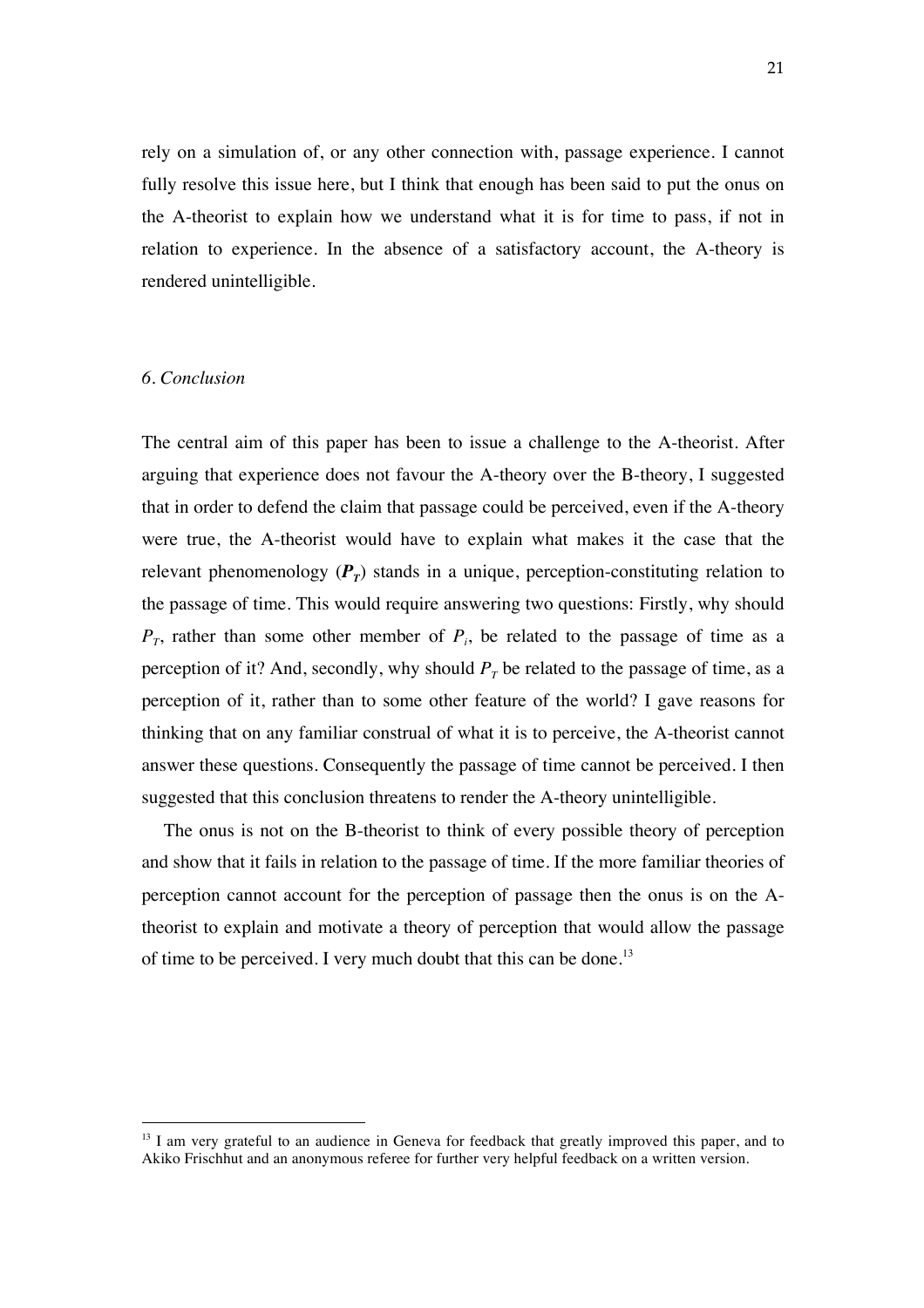- Byrne, A., 2001: Intentionalism Defended. *Philosophical Review*, 110, 199-239.
- Chalmers, D. J., 1996: *The Conscious Mind: In Search of a Fundamental Theory*. Oxford: Oxford University Press.
- Chalmers, D. J., 2004: The Representational Character of Experience. In Brian Leiter (ed.) *The Future for Philosophy*. Oxford: Oxford University Press.

Chalmers, D. J., 2009: The Two-Dimensional Argument Against Materialism. In B.

McLaughlin (ed.) *The Oxford Handbook of the Philosophy of Mind*. Oxford: Oxford University Press.

- Craig, W. L., 2000: *The Tensed Theory of Time: A Critical Examination*. Dordrecht: Kluwer Academic Publishers.
- Davies, P., 1995: *About Time: Einstein's Unfinished Revolution*. Harmondsworth: Penguin.
- Dretske, F., 1993: Mental Events as Structuring Causes of Behaviour. In J. Heil and A. Mele (eds.) *Mental Causation*. Oxford: Oxford University Press, 121-36.
- Dretske, F., 1994: If You Can't Make One, You Don't Know How it Works. In P. French, T. Uehling and H. Wettstein (eds.) *Midwest Studies in Philosophy*, 19, 468-82.
- Dretske, F., 1995: Meaningful Perception. In S. M. Kosslyn and D. N. Osherson (eds.) *Visual Cognition: An Invitation to Cognitive Science Volume 2*, 2nd edition. Cambridge, MA: MIT Press. Reprinted in slightly revised form as 'Seeing, Believing, and Knowing' in R. Schwartz (ed.) *Perception*. Oxford: Blackwell, 2004.
- Fodor, J. A., 1987: *Psychosemantics*. Cambridge, MA: MIT Press.
- Fodor, J. A., 1990: *A Theory of Content and Other Essays*. Cambridge, MA: MIT Press.
- Grice H. P., 1961: The Causal Theory of Perception. *Proceedings of the Aristotelian Society Supplementary Volume*, 35, 121-53.
- Le Poidevin, R., 2007: *The Images of Time*. Oxford: Oxford University Press.